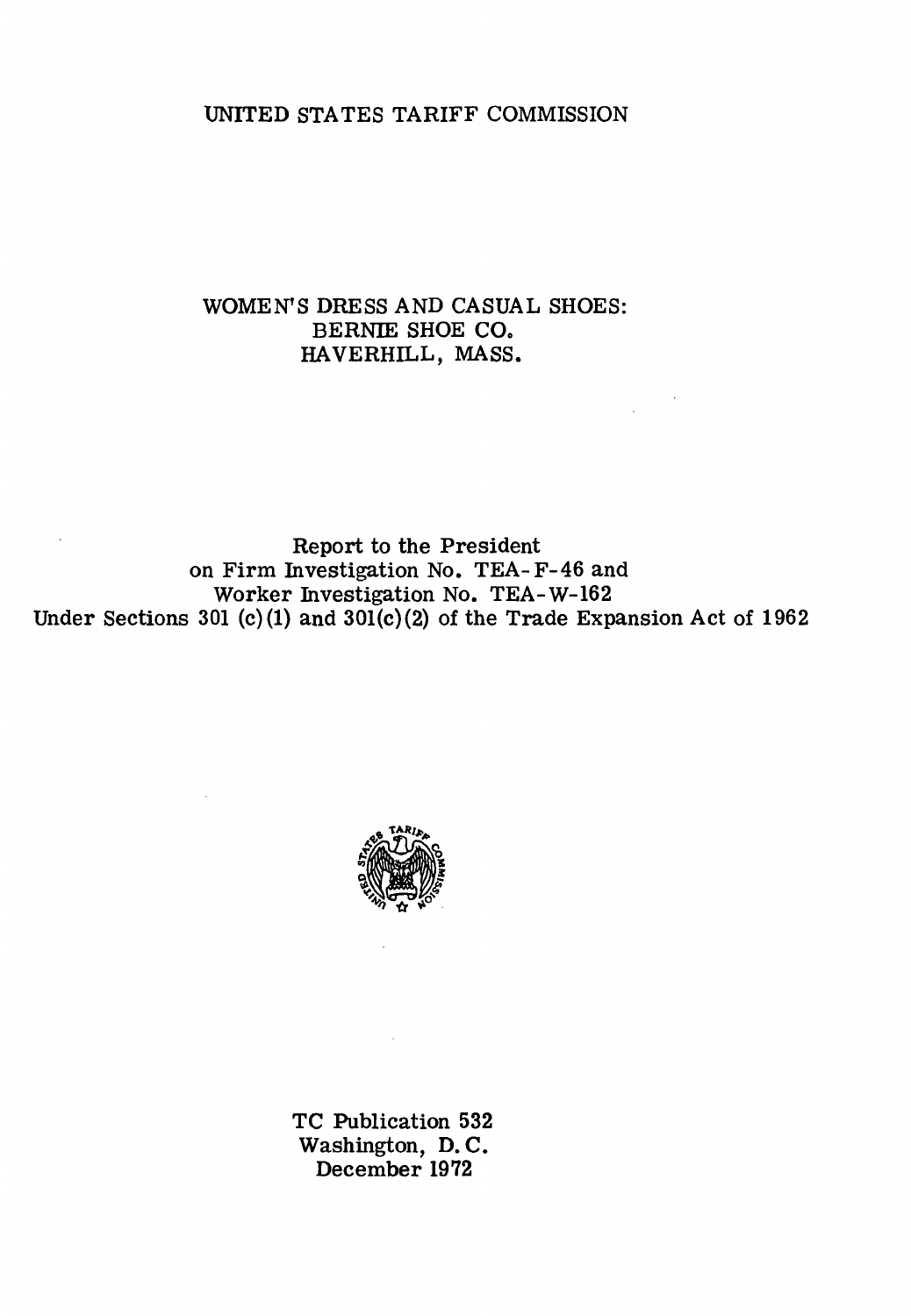# UNITED STATES TARIFF COMMISSION

Catherine Bedell, *Chairman*  Joseph 0. Parker, *Vice Chairman*  Will E. Leonard, Jr. George M. Moore J. Banks Young Italo H. Ablondi

Kenneth R. Mason, *Secretary* 

-------------------------------

 $\mathcal{L}_{\rm eff}$ 

Address all communications to United States Tariff Commission Washington, D. C. 20436

-------------------------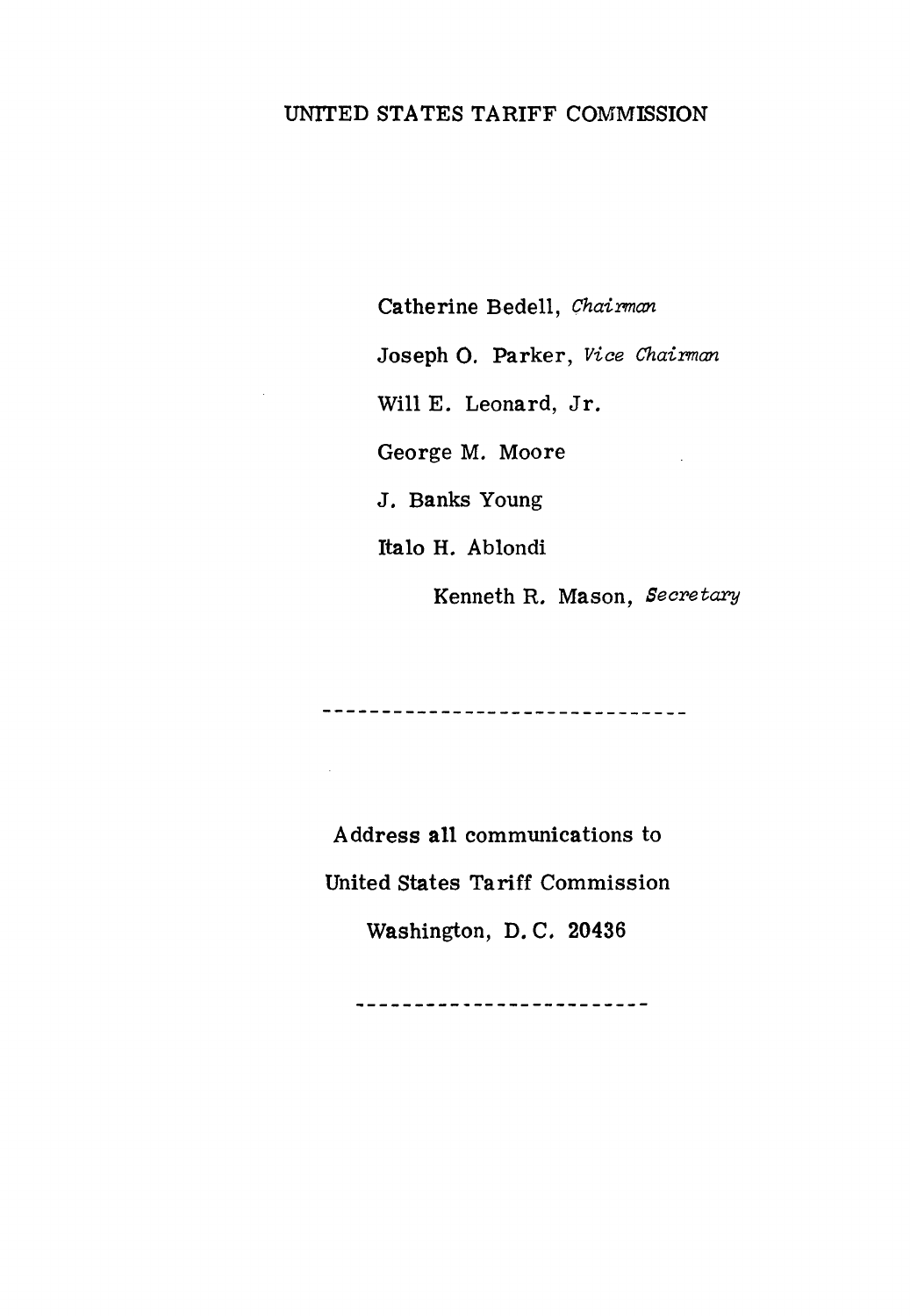## CONTENTS

 $\mathcal{A}$ 

# Page

| Finding of the Commission---------------------------------                                                        |          |
|-------------------------------------------------------------------------------------------------------------------|----------|
| Views of Chairman Bedell, Vice Chairman Parker, and                                                               |          |
| Commissioner Moore in support of affirmative                                                                      |          |
|                                                                                                                   |          |
| Views of Commissioners Leonard and Young in support                                                               |          |
| of negative determinations------------------------------                                                          | 8        |
| Information obtained in the investigation:                                                                        |          |
| Description of articles under investigation----------------                                                       | $A-1$    |
|                                                                                                                   | $A-6$    |
| . U.S. consumption, production and imports-----------------                                                       | $A - B$  |
| U.S. and foreign wage rates-------------------------------                                                        | $A-12$   |
| Data relating to the Bernie Shoe Co.:                                                                             |          |
| $\mathcal{H}$ and $\mathcal{H}$ are the set of $\mathcal{H}$<br>∗<br>∗<br>- - - - - <del>米</del> -<br>∗<br>∗<br>∗ |          |
| Appendix A: Statistical tables--------------------------------                                                    | $A - 28$ |
| Appendix B: Letter from Bernie Shoe Co------------------------                                                    | $***$    |

# Appendix Tables

| 1. U.S. rates of duty applicable to women's and misses'                                             |            |
|-----------------------------------------------------------------------------------------------------|------------|
| footwear of the types provided for in specified TSUS                                                |            |
| items, July 1, 1934, and GATT concessions to                                                        |            |
| Jan. 1, 1972---                                                                                     | $A - 29$   |
| 2. Leather footwear for women and misses made by the turn                                           |            |
| or turned process (item 700.20): U.S. rates of duty and                                             |            |
| imports for consumption, 1939, 1946, 1955-71, January-                                              |            |
| June 1971, and January-June 1972----                                                                | $A - 30$   |
| 3. Leather footwear for women and misses made principally by                                        |            |
| the cement process (items $700.43$ and $700.45$ ): U.S. rates                                       |            |
| of duty and imports for consumption, 1939, 1946, 1955-71,                                           |            |
| January-June 1971, and January-June 1972-------                                                     | $A - 31$   |
| 4. Footwear having supported vinyl uppers for women and                                             |            |
| misses (item 700.55): U.S. rates of duty and imports                                                |            |
| for consumption, 1934, 1964-71, January-June 1971, and                                              |            |
| January-June 1972-----                                                                              | A≞32       |
| 5. U.S. rates of duty applicable to women's footwear entered                                        |            |
| under certain TSUS items and duty collected based on                                                |            |
| specified values, June 18, 1930, Aug. 31, 1963, and                                                 |            |
| GATT concessions -----                                                                              | $A-33$     |
| 6. Nonrubber footwear for women: U.S. imports, by                                                   |            |
| specified TSUSA items, 1969-71-----                                                                 | $A - 3l_1$ |
| 7. Bernie Shoe Co.: Comparative statements of profit or<br>loss and retained earnings, 1967-71----- | $***$      |
|                                                                                                     |            |

 $\mathcal{A}^{\mathcal{A}}$ 

 $\sim$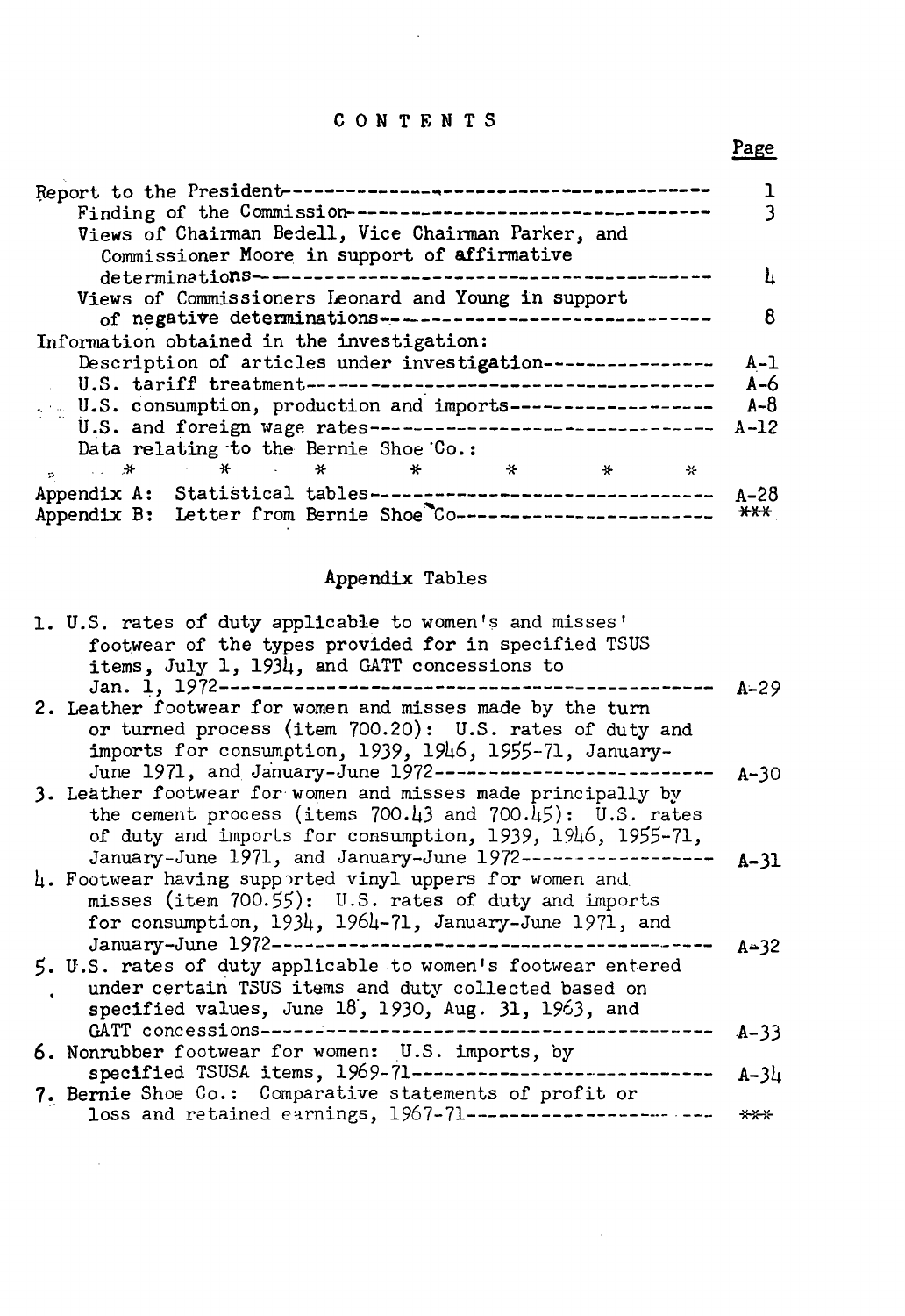## CONTENTS

#### **Page**

| 8. | Bernie Shoe Co.: Ratios of financial data, 1967-71-------- *** |  |
|----|----------------------------------------------------------------|--|
|    | 9. Bernie Shoe Co.: Comparative statements of financial        |  |
|    |                                                                |  |
|    | 10. Bernie Shoe Co., Brindis Leather Co., Inc., Essex Shoe     |  |
|    | Trimming Co., and Plastileather Corp.: Comparative             |  |
|    | statement of profit-and-loss, 1967-71-------------------- ***  |  |

Note.--The whole of the Commission's report to the President may not be made public since it contains certain information that would result in the disclosure of the operations of individual concerns. This published report is the same as the report to the President, except that the above-mentioned information has been omitte. Such omissions are indicated by asterisks.

 $\mathcal{A}^{\mathcal{A}}$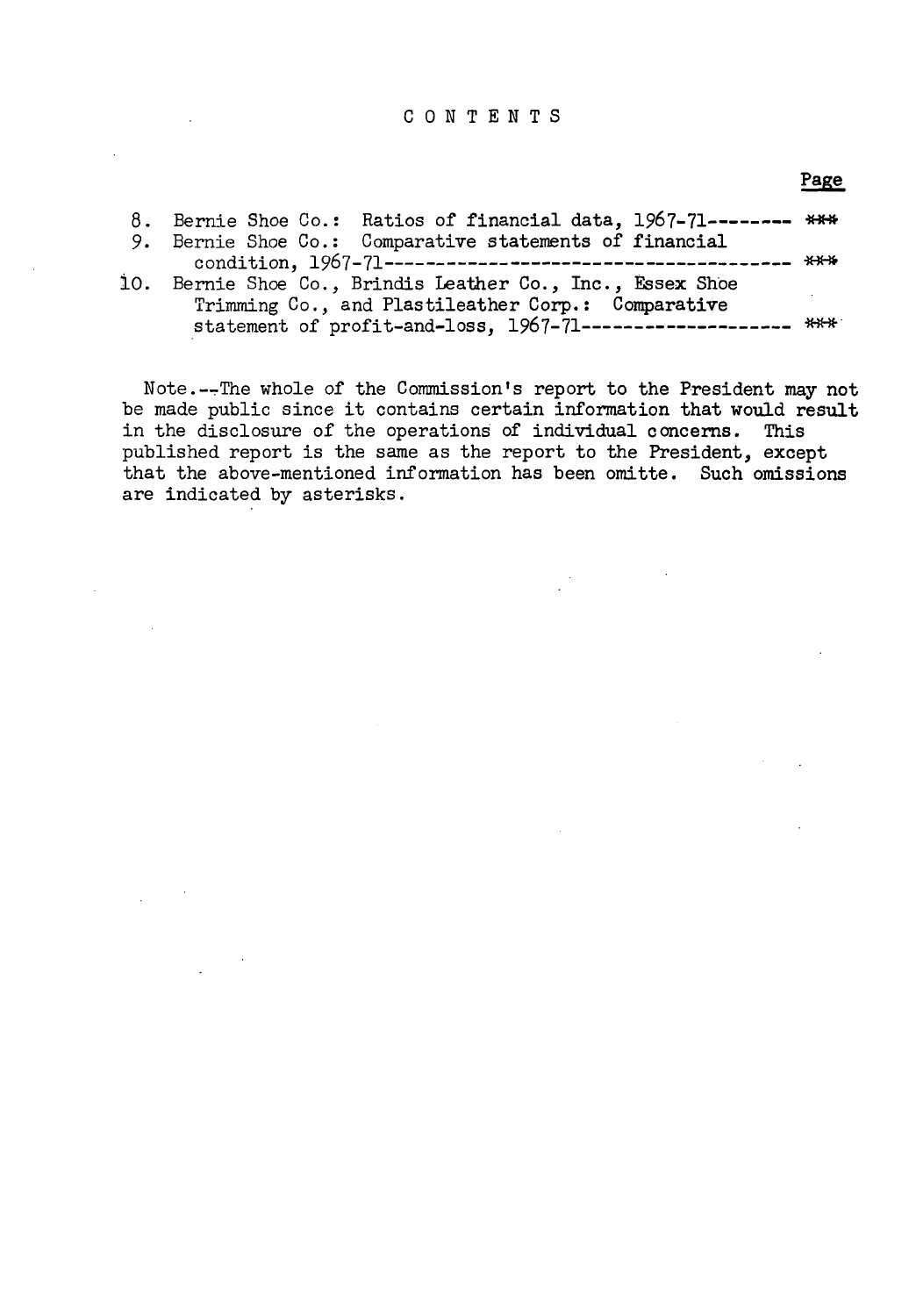#### REPORT TO THE PRESIDENT

U.S. Tariff Commission, December 29, 1972.

To the President:

In accordance with section  $301(f)(1)$  of the Trade Expansion Act of 1962 (76 Stat. 885), the U.S. Tariff Connnission herein reports the results of investigations made under sections  $301(c)(1)$  and  $301(c)(2)$ of that act, relating to women's dress and casual shoes.

On October 30, 1972, the Commission received a petition filed on behalf of Bernie Shoe Co., Haverhill, Mass., and on November 8, 1972, a petition filed on behalf of the workers of that firm, for determinations of eligibility to apply for adjustment assistance under the said act. Accordingly, on November 8, 1972, the Commission instituted investigation TEA-F-46, and on November 21, 1972, investigation TEA-W-162 to determine whether, as a result in major part of conces $\epsilon$ sions granted under trade agreements, articles like or directly competitive with women's footwear produced by the aforementioned firm are being imported into the United States in such increased quantities as to cause, or threaten to cause, serious injury to such firm and/or the unemployment or underemployment of a significant number or proportion of the workers of the firm, or an appropriate subdivision thereof.

Public notices of the investigations were published in the Federal Register (37 F.R. 24057) on November 11, 1972, and (37 F.R. 25083) on November 25, 1972. No public hearing was requested and none was held.

The information in this report was obtained principally from the officials of the petitioning firm and from the Commission's files.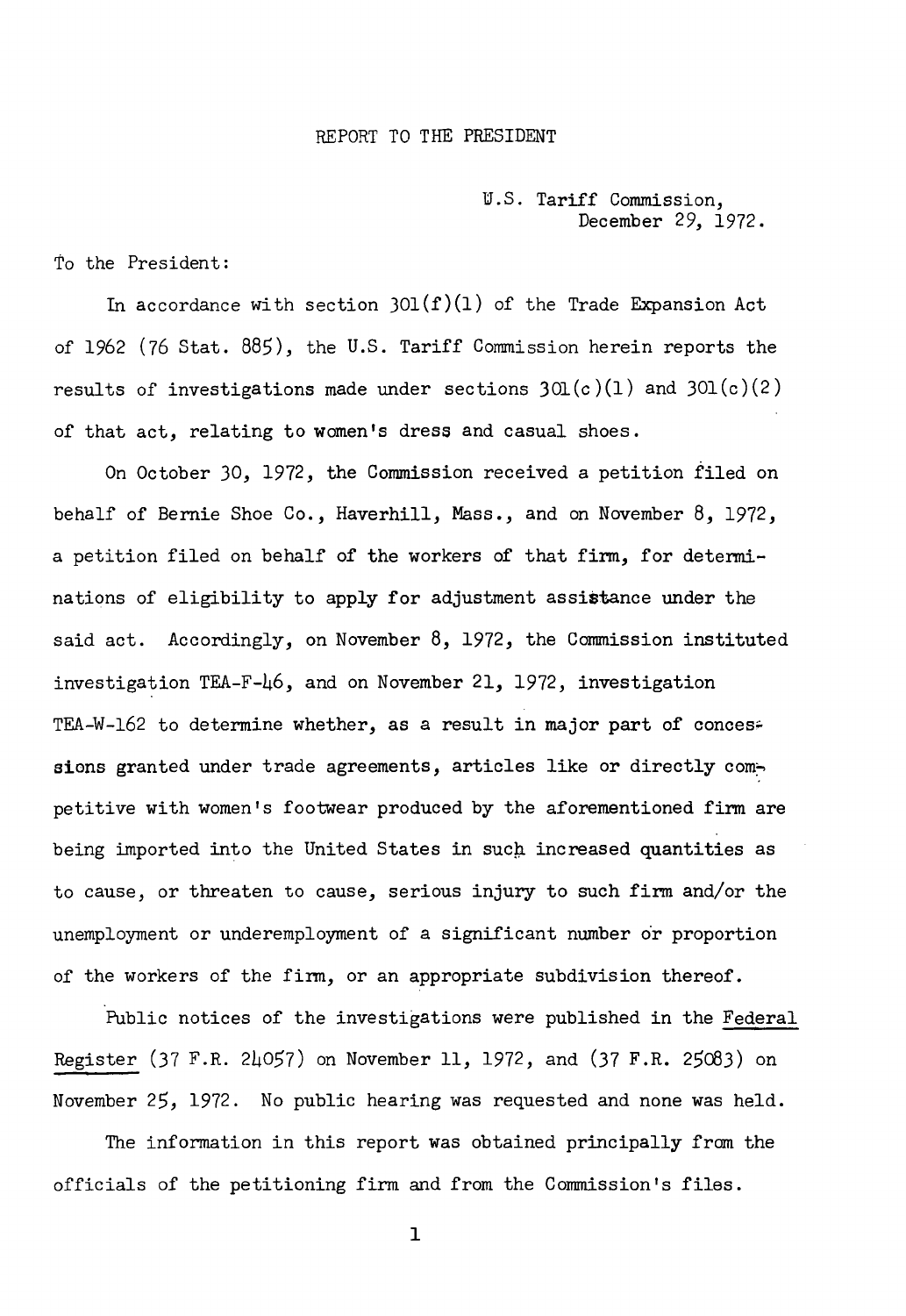This is the second investigation conducted by the Commission with respect to the Bernie Shoe Co. On March  $\mu$ , 1971, the Commission instituted an investigation (TEA-F-20) under section  $301(c)(1)$  of the Trade Expansion Act of 1962 to determine whether, as a result in major part of concessions granted under trade agreements, articles like or directly competitive with footwear produced by the Bernie Shoe Co. were being imported into the United States in such increased quantities as to cause, or threaten to cause, serious injury to such firm. On April 19, 1971, the Commission reported to the President that it unanimously made a negative determination in the investigation.  $1/$ 

<sup>1/</sup> Commissioner Young did not participate in the decision; Chairman Bedell, Vice Chairman Parker, and Commissioner Ablondi were not members of the Commission at that time. Women's Dress Shoes: Bernie Shoe Co., Haverhill Mass., Report to the President, Firm Investigation No. TEA-F-20  $\ldots$ , TC Publication 388, 1971.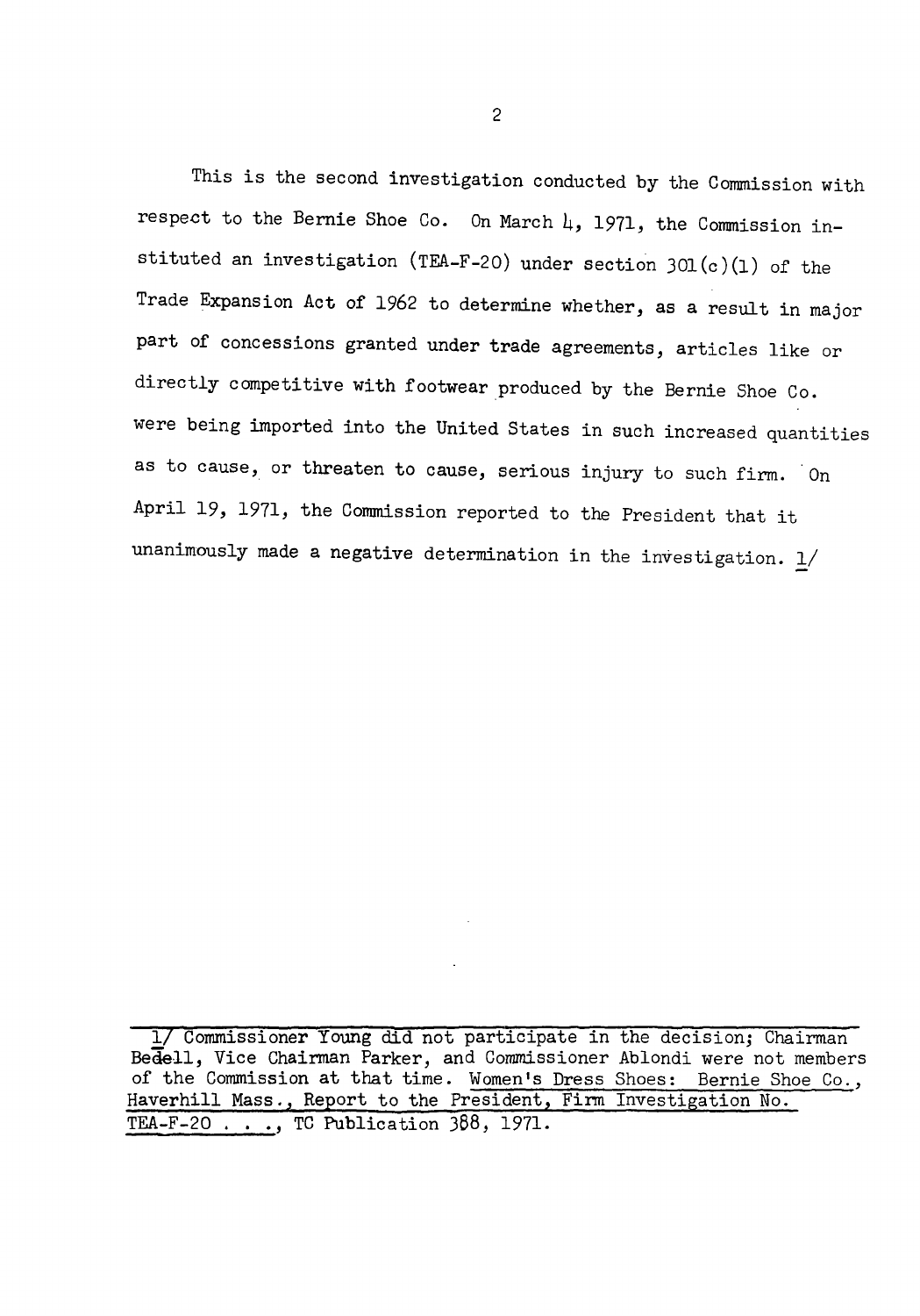#### Finding of the Commission

On the basis of its investigations, the Commission, being equally divided,  $1/$  makes no finding under section  $301(c)(1)$  or section  $301(c)(2)$  of the Trade Expansion Act of 1962 with respect to whether articles like or directly competitive with the footwear for women (of the types provided for in items 700.43, 700.45, and 700.55 of the Tariff Schedules of the United States) produced by the Bernie Shoe Company, Haverhill, Mass., are, as a result in major part of concessions granted wider trade agreements, being imparted into the United States in such increased quantities as to cause, or threaten to cause, serious injury to such firm or unemployment or underemployment of a significant number or propartion of the workers of such firm, or an appropriate subdivision thereof.

1/ Chairman Bedell, Vice Chairman Parker, and Commissioner Moore found in the affirmative; Commissioners Leonard, Young, and Ablondi found in the negative.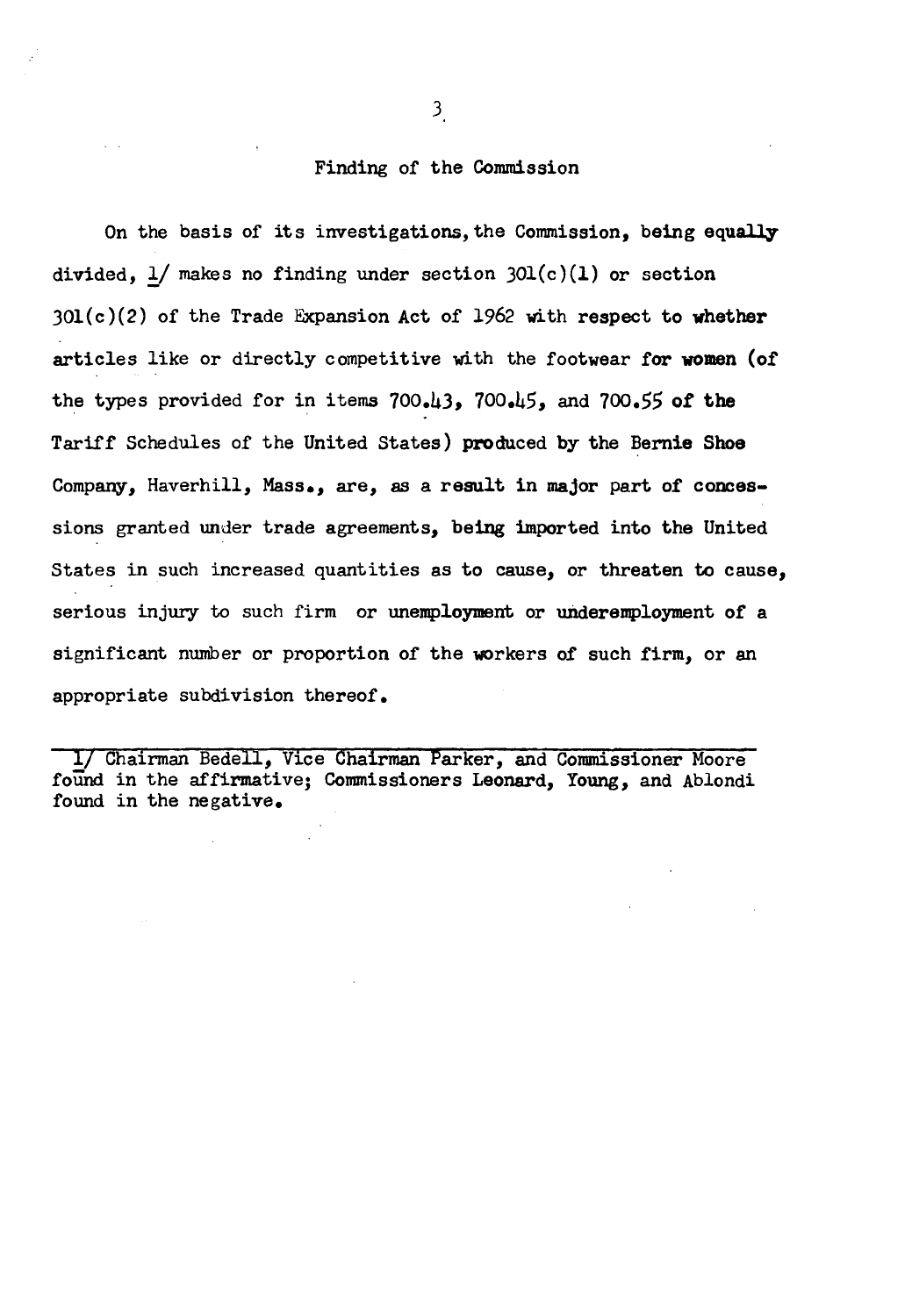Views of Chairman Bedell, Vice Chairman Parker, and Commissioner Moore in Support of Affirmative Determinations

These investigations relate to petitions filed on behalf of the Bernie Shoe Co., Haverhill, Mass., and the workers of that firm, under section  $301(a)(2)$  of the Trade Expansion Act of 1962 (TEA) for determinations as to their eligibility to apply for adjustment assistance. The Bernie Shoe Co., which is still in operation, produces women's dress and casual footwear of cement construction that retails from about \$8 to \$15 a pair. Virtually all of the footwear produced by this firm has uppers of' vinyl.

The Commission, in order to make affirmative determinations under sections  $301(c)(1)$  and  $(c)(2)$  of the TEA, must find that the following four criteria are met:

- $(1)$  Articles like or directly competitive with the women's dress and casual shoes produced by the firm are being imported in increased quantities;
- (2) The increased imports are a result in major part of concessions granted under trade agreements;
- (3) The firm is being seriously injured, or threatened with serious injury; and a significant number or proportion of its workers are unemployed or underemployed, or threatened therewith; and
- (4) The increased imports resulting from trade-agreement concessions are the major factor in causing or threatening to cause the serious injury to the firm and the unemployment or underemployment of the workers.

We find that each of these requirements has been met in the instant cases, and therefore we have made affirmative determinations.

 $\mathbf{h}$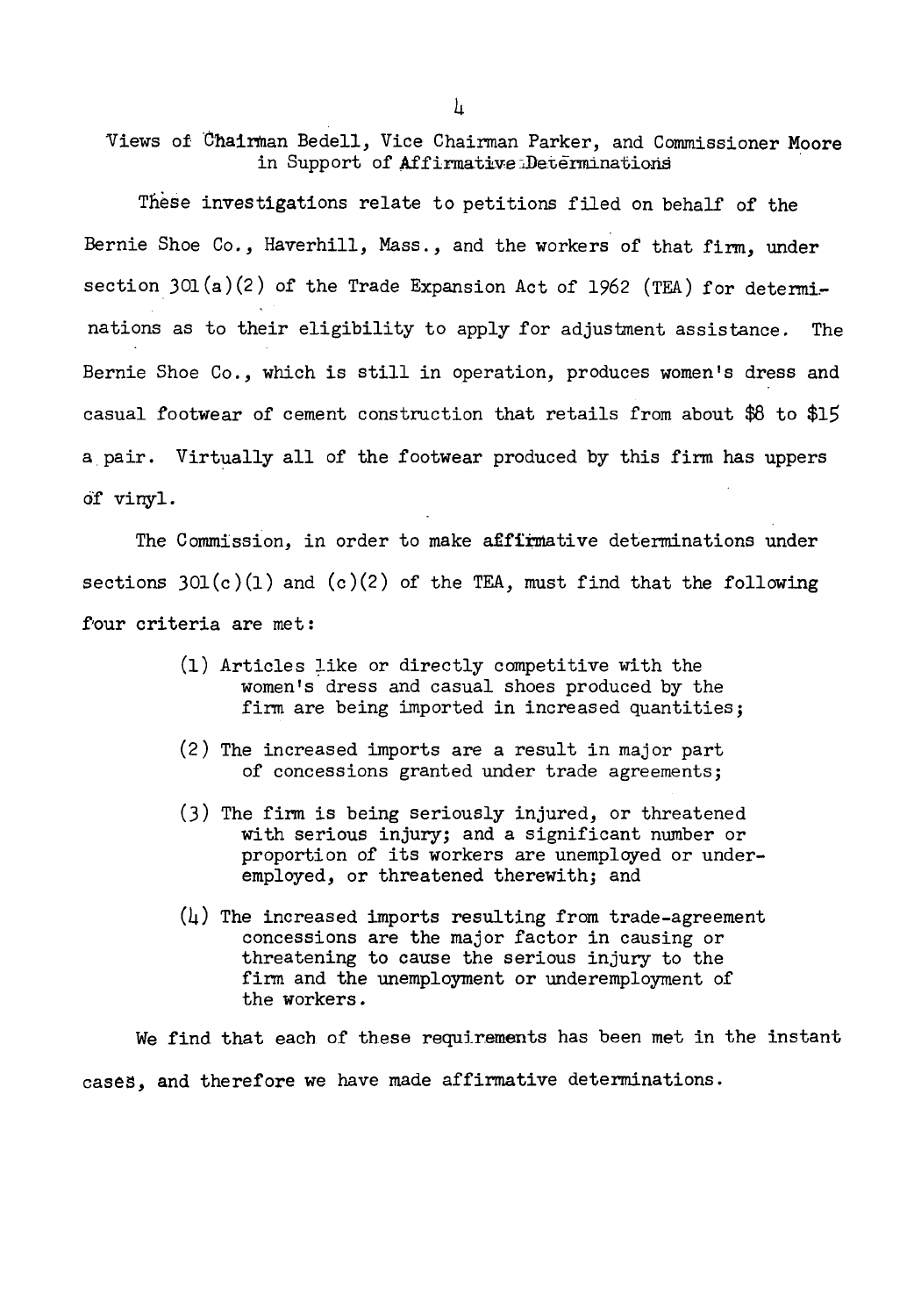## Increased imports are a result in major part of tradeagreement concessions

The footwear produced by Bernie Shoe is similar in type, construetion, and price to that involved in other recent investigations conducted by the Commission under the TEA. We concluded in tnose investigations, that, within the meaning of the statute, like or directly competitive footwear was being imported in increased quantities and that the increased imports were in major part the result of trade-agreement concessions--thus satisfying the requirements of the first and second criteria. Our considerations in support of those determinations, which are equally applicable in the instant cases, are set forth in the statements of our views in those investigations.  $\underline{1}/$ 

#### Threat of serious injury to the firm and unemployment of workers

Although Bernie Shoe is still in operation and its sales of footwear for women are still substantial, the financial condition of the firm has deteriorated to the point that it is threatened with serious injury. Total sales increased each year during the period 1967-71 except in 1969 when they decreased about 8 percent. However, the value of sales of footwear produced by the company decreased from  $* * *$ during this period. Earnings on total sales have been on a downward trend since 1968 and the company sustained net losses of  $:.*.*$ . Preliminary financial statements of the firm for the first six months of 1972 1/ Women's Dress and Casual Shoes: Duchess Footwear Corp., Salem,

s

Mass., Report to the President on Firm Investigation No. TEA-F-39 and Worker Investigation No. TEA-W-139 ..., TC Publication 491, June 1972 and Women's Casual Shoes: Wilson Shoe Corp., Shamokin, Pa., Report to the President on Worker Investigation No. TEA-W-141 . . ., TC Publication 493, June 1972.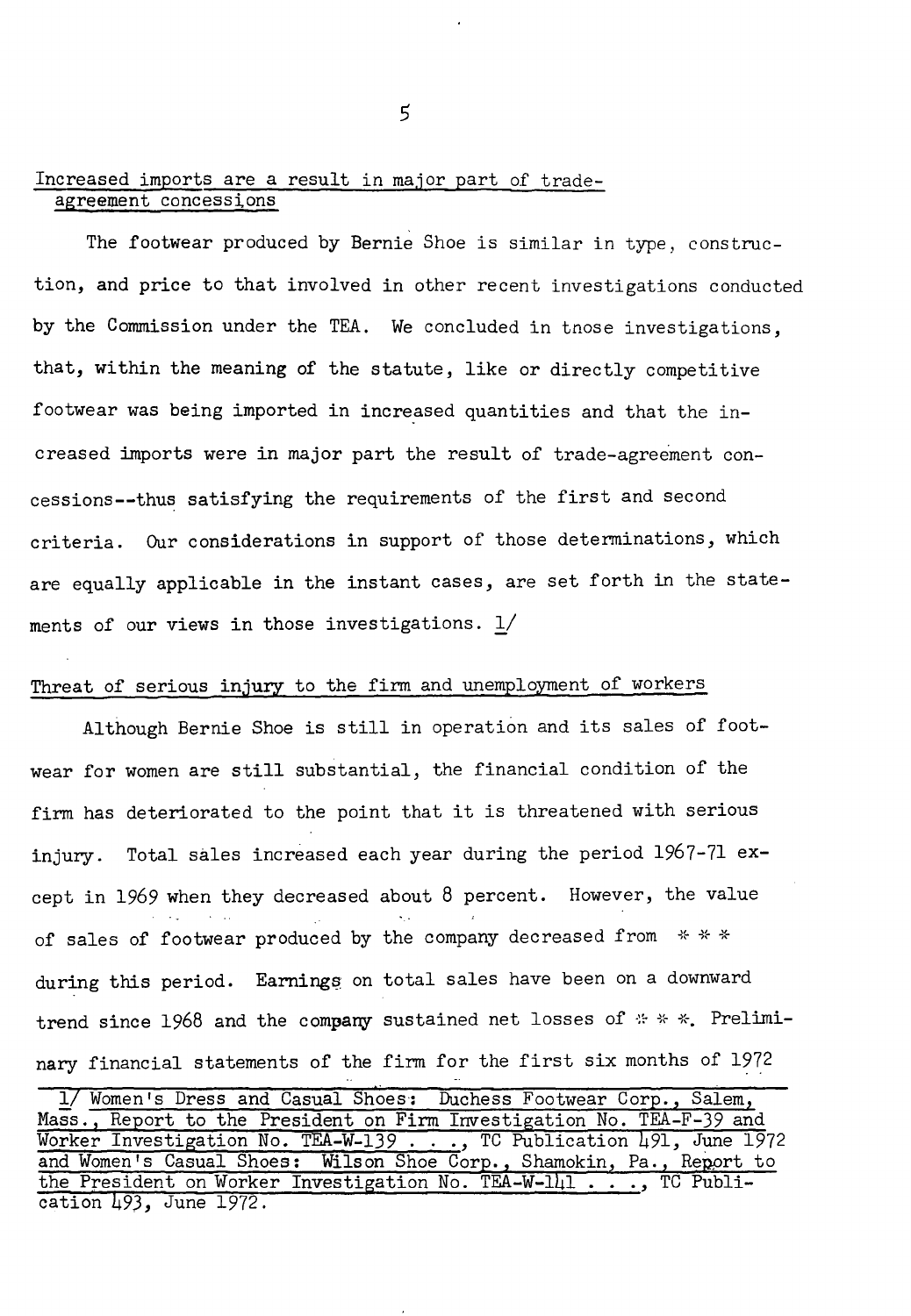indicate that the company will sustain a substantial loss in 1972.

Despite a five-fold increase in indebtedness between fiscal year 1967 and fiscal year 1971, the ratio of current assets to current liabilities of the company reached a low of almost 1 to 1 in 1970 and 1971. Because of its precarious financial condition and unsatisfactory level of profit, Bernie Shoe is unable to obtain additional financing. Clearly, the firm is threatened with serious injury.

As a result of the decline in production of footwear by Bernie Shoe during the period 1965-71, employment by the company declined by a third. Thus, in our view, a significant number or proportion of the petitioning workers are unemployed.

## Imports are the major factor threatening injury to the firm, and causing unemployment of the workers

In recent years one marked change has occurred in the market for women's dress and casual shoes--the supply of imports has grown so rapidly that today imports of foreign footwear snpply over two-fifths of the U.S. market for women's footwear.

Information developed in these cases indicates that prior to the influx of increased imports, sales of Bernie Shoe were maintained at a profitable level. Subsequently, Bernie Shoe experienced a decline in the production and sales of its shoes as low-priced imports captured a substantial share of the company's market. In an attempt to compete against sharp price competition from the imports the company developed an in-stock line to serve small retailers, shifted from leather to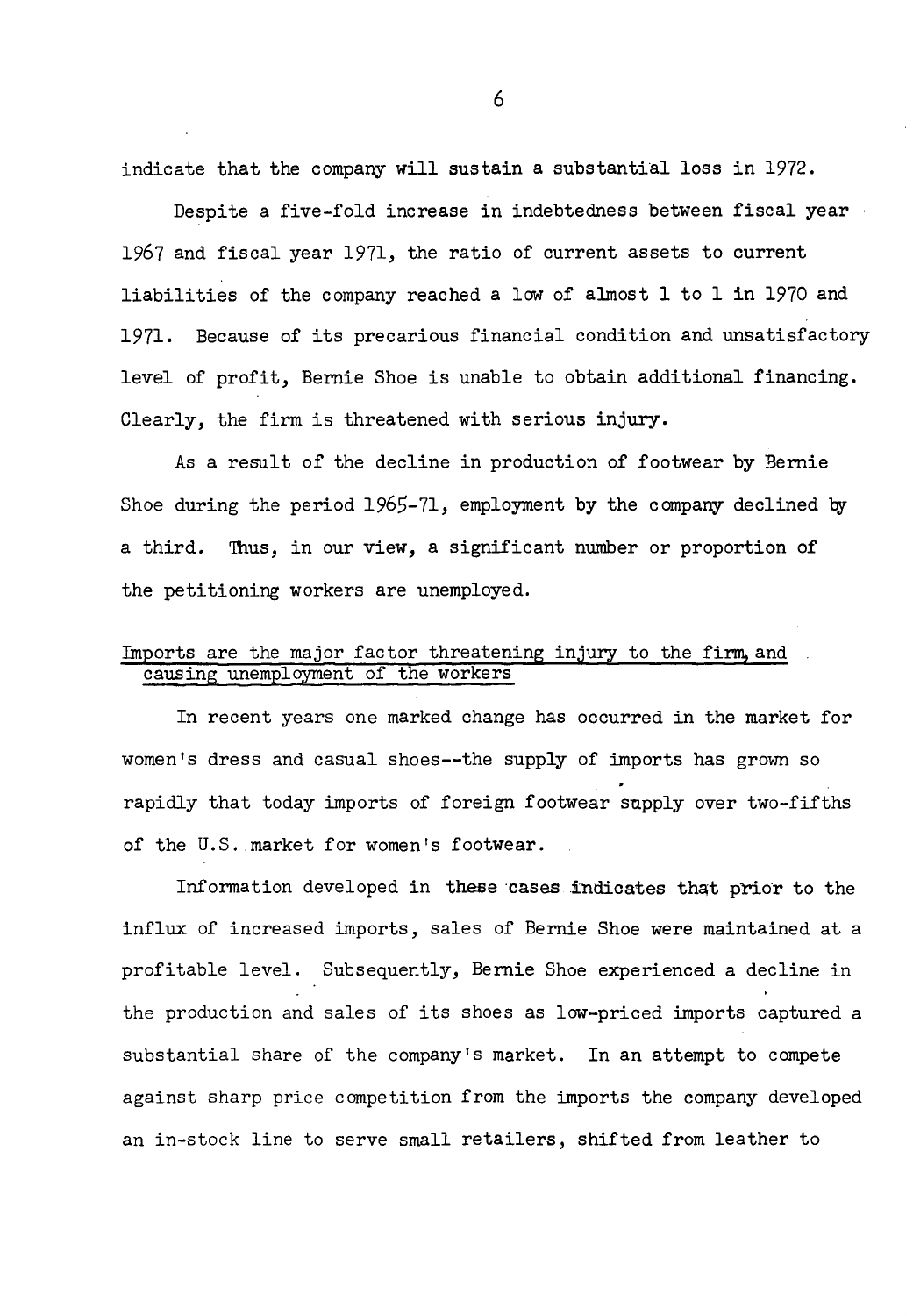vinyl uppers and offered up-to-date styles. In addition, Bernie Shoe began importing footwear in 1968.in order to round out its in-stock line. These attempts proved unsuccessful as the company failed to operate profitably during the last two years and its financial condition has deteriorated. Moreover, as the company's production declined unemployment increased.

#### Conclusion

In light of the above facts, we have made affirmative determinations. We conclude that increased imports resulting in major part from trade-agreement concessions are the major factor threatening serious injury to Bernie Shoe Company, and causing unemployment and underemployment of the firm's workers.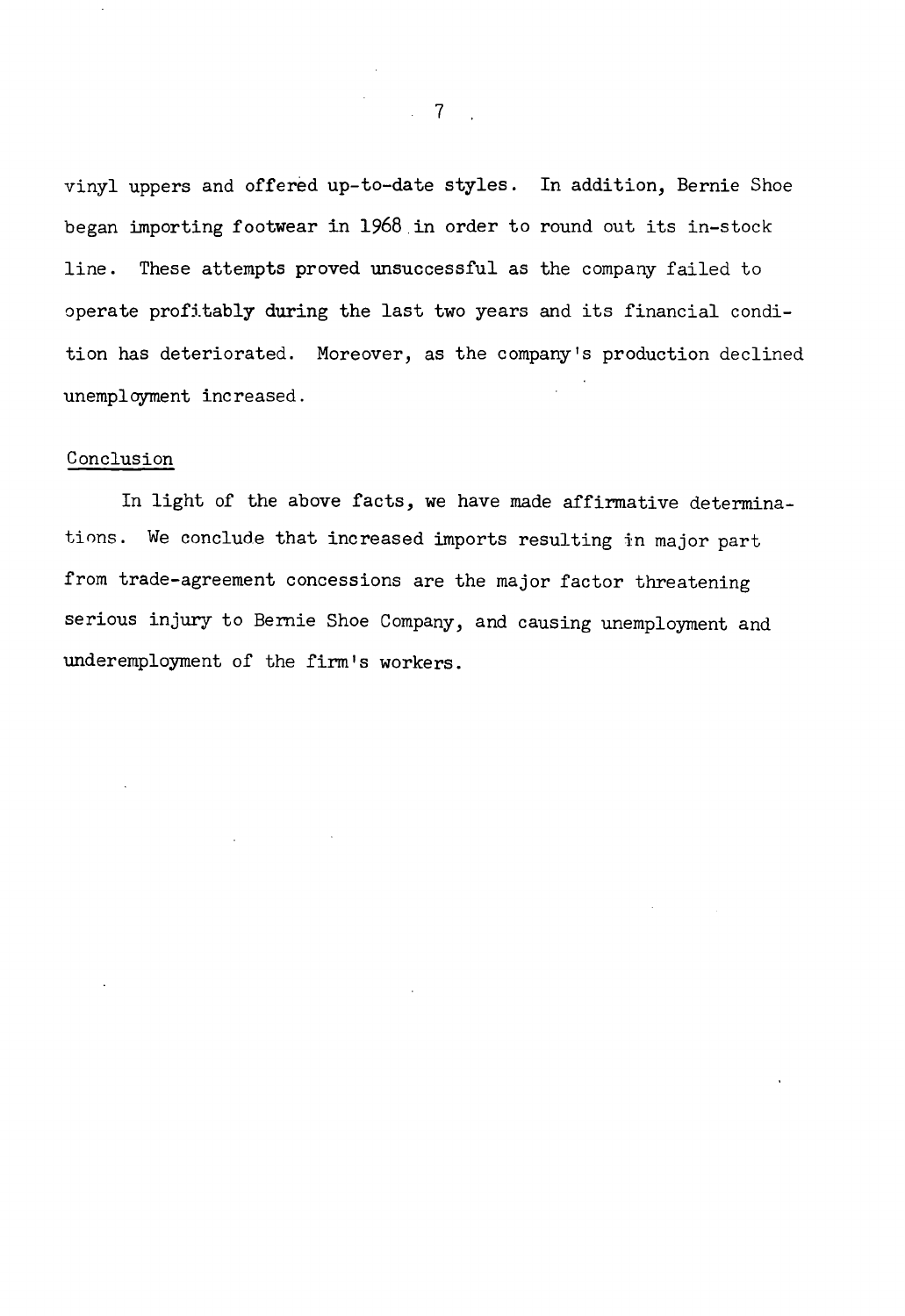# Views of Commissioners Leonard and Young in Support of Negative Determinations *lJ*

Our determinations in the instant cases are negative because the increase in imports of women's and misses' footwear like or directly competitive with that produced by the Bernie Shoe Co , Haverhill, Mass., is not the result in major part of concessions granted under trade agreements. Our reasoning in support of these ieterminations is set forth in the statement of our views in earlier Commission investigations under the Trade Expansion Act.  $2/$ 

Information obtained in these investigations supports and strengthens this reasoning. The duty on imports of vinyl footwear (the type produced by Bernie Shoe) was reduced from 7 to 6 percent ad valorem on January 1, 1972. This reduction followed implementation of the final stage of the Kennedy Round of trade-agreement concessions. Following this reduction in the duty on January 1, 1972, imports for the past  $six$ months of 1972 as revealed in the information developed in these investigations were substantially less than imports in the comparable period of 1971.

1/ Commissioner Ablondi concurs in the result. . 2/ Commissioner Leonard's views are given in Nor.rubber footwear: . Report to the President on Investigation No. TEA-I-18 . . . , TC Publication 359, January 1971, pp. 31-47, and Commissioner Young's views are given in Women's Dress and Casual Shoes: Duchess Footwear Corp., are given in Women's Dress and Casual Shoes: Duchess Footwear Corp.,<br>..., Report to the President on Firm Investigation No. TEA-F-39 and where Investigation No. TEA-W-139 ..., TC Publication 491, June Worker Investigation No. TEA-W-139 . . ., TC Publication 491, June 1972, pp. 11-25.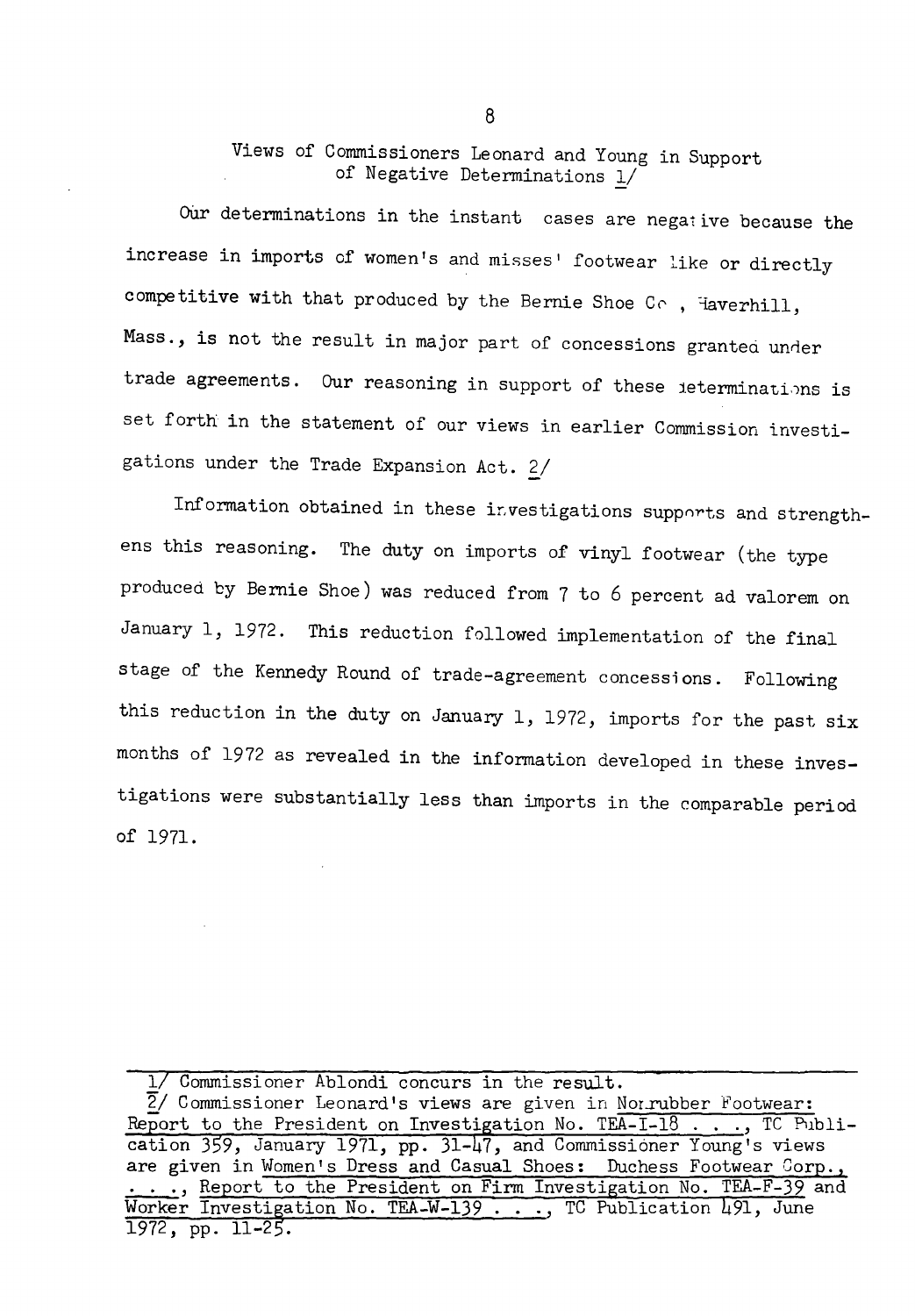#### INFORMATION OBTAINED IN THE INVESTIGATION

pescription of Articles Under Investigation

The output of the Bernie Shoe Co., which is still in operation, consists of women's dress and casual footwear, mostly with uppers of vinyl, made by the cement process. The product line includes a variety of footwear--dress shoes, dress sandals, shoes with platform soles and medium to heavy heels, and boots. The footwear produced by the company are sold at retail prices ranging from \$8 to \$15, with about 75 percent of the output retailing in the price range of \$10 to \$11 a pair.

The principal features of women's shoes that determine the activities for which a particular pair is suitable--and thus the trade designations such as "dress", "casual", and "slippers"--are the cut of the uppers, the style and height of the heels, the material used for the uppers, the kind of ornamentation, and the material and construction of the sole. In general or commercial usage, however, these descriptive terms for footwear may have various meanings. Some of them are specifically defined for tariff purposes in the headnotes (including the statistical headnotes) to part lA of schedule 7 of the Tariff Schedules of the United States (TSUS).  $1/$ 

1/ For further discussion of these descriptive terms plus additional information in regard to nonrubber footwear (e.g., factors affecting U.S. consumption and marketing channels), see U.S. Tariff Commission, Nonrubber Footwear: Report to the President on Investigation No.<br>TEA-I-18. . ., TC Publication 359, 1971.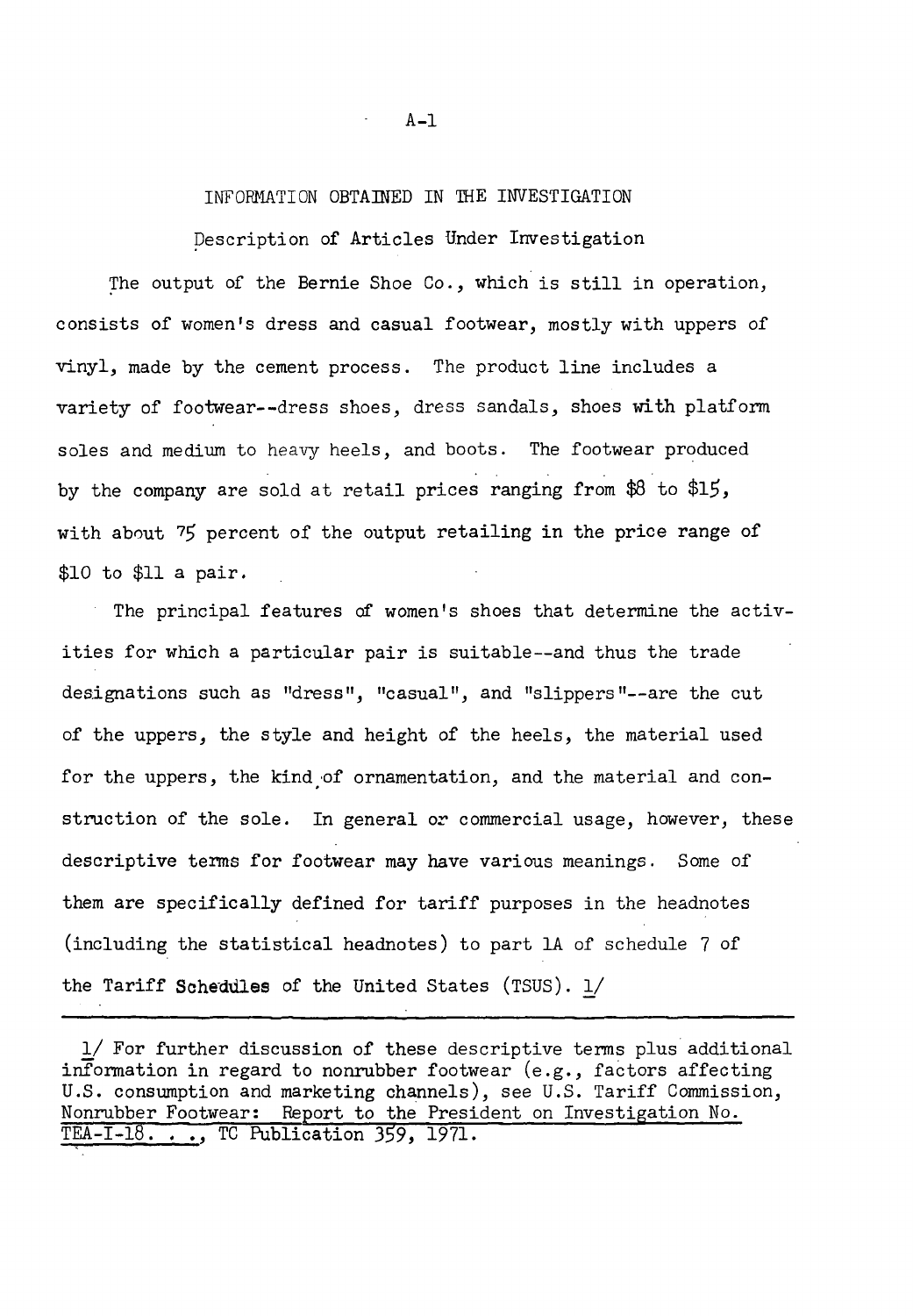In terms of U.S. retail sales, so-called dress shoes (a term not defined in the TSUS) are more important than any other type of footwear for women and misses. The term "dress shoes," originally limited only to shoes worn on formal occasions, is now used to describe footwear of the types generally worn for street wear and for business and social activities. Women's shoes intended for formal wear, which are also regarded here as dress shoes, are now frequently referred to as evening shoes, slippers, or sandals. Generally the term "dress shoes" does not refer to footwear especially made for athletic, occupational, and leisure activities.

For many years the principal type of dress shoe worn by women in the United States was the classic pump--a closed-toe, closed-back, slip-on shoe without fasteners, with lightweight soles, and with heels of 2 inches or higher. Depending upon fashion changes, dress shoes may be open- or closed-heel shoes with straps, laces, or tongues over the instep and may include high-heeled sandals with open toes, open heels, and uppers of narrow strips of leather or other material. The pump declined in popularity in the late 1960's with the advent of new fashions in wearing apparel. The chunky style (monster) shoe appeared on the fashion scene in 1967 and was very popular in 1968. Clogs were popular fashion items in 1969-70 and 1972, and platform soles were popular items in 1971-72.

Women's lower heeled footwear for casual wear, not considered dress shoes, includes low-heeled sandals, wedge-heeled shoes, loafers, desert boots, moccasins, and sneakers.

 $A - 2$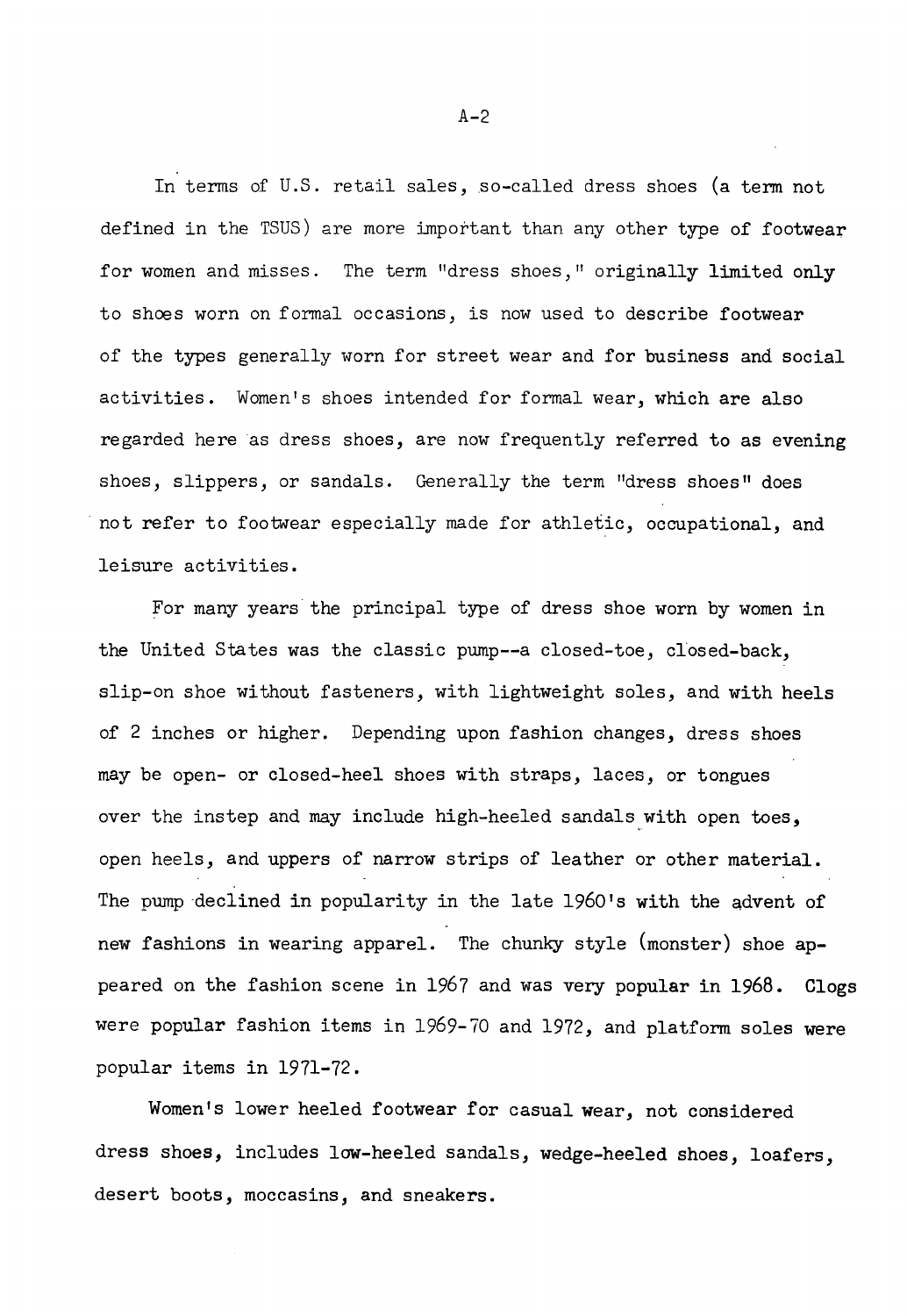The range of styles in and quality of footwear increased greatly during the 1960's as a result of new materials, technological developments in production, and new fashions in wearing apparel. Simultaneously, consumer interest in this wide variety of footwear (as well as in clothing) also increased, reflecting the changing age structure of the population, increasing per capita income, and a growth in time for leisure activities. Following these nevelopments the distinction between dress and casual shoes and attire diminished.

The materials used for the uppers of dress shoes are usually finer (i.e., less sturdy), and the soles lighter in weight, than those of footwear intended for athletic and certain occupational and leisure uses. Uppers may be of calf, kid, or reptile leathers; of silk, rayon, linen, or metallic fabrics such as peau de soie, satin, brocade, or velvet; or of supported vinyls or other plastics. Soles are of leather or plastics.

Sandals, which were also produced by Bernie Shoe, have been a popular fashion item since the early 1960's, particularly in the last 5 years. The term "sandals" refers to footwear with uppers consisting wholly or predominantly of straps or thongs, regardless of the height of the heel or other constructional features. Such footwear, which is generally worn for casual or leisure wear, has also become popular in recent years in the dress-shoe category (the sandals produced by

 $A-3$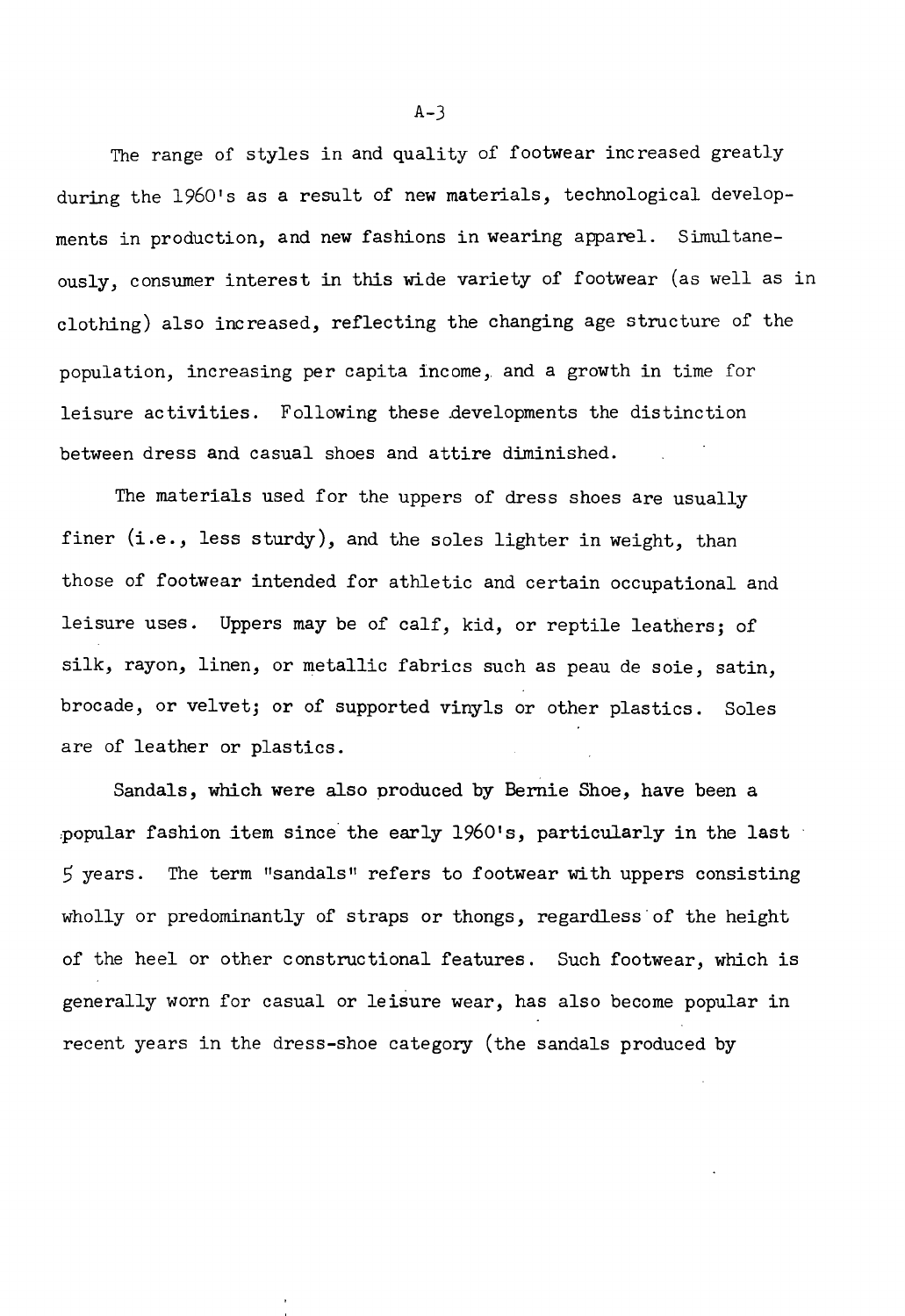Bernie Shoe are of this type). Sandals are sold in a wide retailprice range, depending on the material, style, and/or ornamentation. Some sandals with uppers of vinyl are sold at discount stores and similar outlets for as low as \$1 a pair, while high-fashion sandals with uppers of leather are sold at department stores and specialty shops for \$30 or more a pair. It is believed that most sandals are sold at retail for about \$2 to \$9. Those produced by Bernie Shoe retail at \$10 to \$12.

For several decades the principal method of attaching the outsole to women's shoes has been the cement process (the method used by Bernie Shoe), whereby the outsole (or midsole, if any) is affjxed to the upper by an adhesive without sewing. An estimated 80 percent of total U.S. output of women's shoes in recent years (and probably an even higher percentage of the domestic output of dress shoes) has been made by the cement process. This process permits narrow edges on the outsole to give a trim appearance and produces a lighter and more flexible shoe than other processes except the turn (or turned) process. In the turn process, which is currently used in very minor degree in the United States to produce dress shoes, !/ the iootwear is initially lasted inside out and then turned right side out for the finishing operations.

 $A-l_1$ 

<sup>1/</sup> The turn process has been used in the United States in recent years principally to produce footwear of the types reported in official U.S. production statistics as slippers for housewear (SIC product code 3142). Slippers are also produced by the cement proc~ss.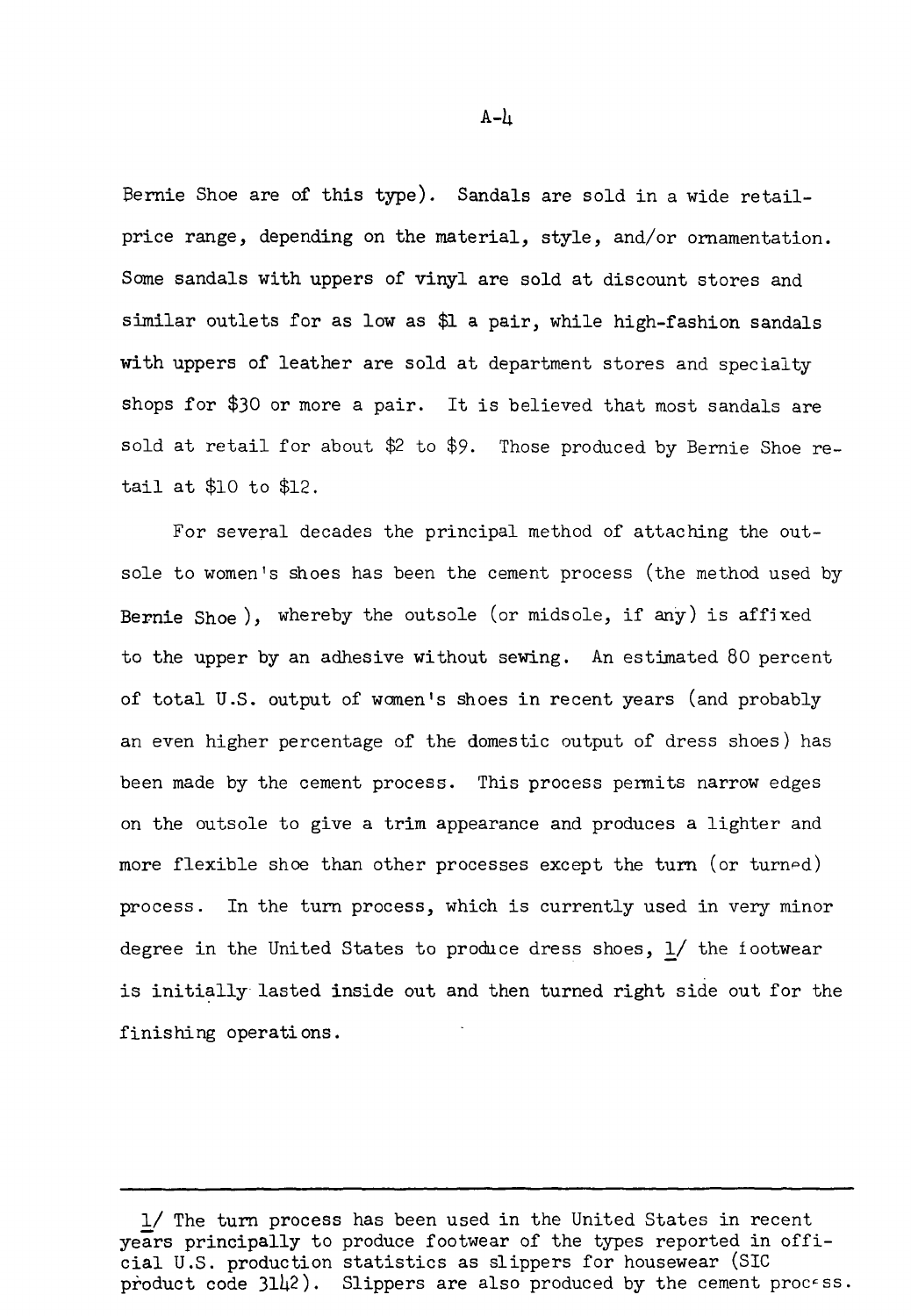The great bulk of the imported women's dress and casual shoes is entered under TSUS items 700.20, 700.43, 700.45, and 700.55. As. explained briefly in the following paragraphs, the footwear classifiable under these four TSUS items varies with respect to materials, method of construction, price line, and/or style.

Imports entered under TSUS item 700.43, which provides for leather footwear having a foreign (export) value of not over \$2.SO a pair, as well as those entered under TSUS item 700.45, which provides for leather footwear valued over \$2.SO a pair, consist predominantly of women's footwear in a wide range of styles, types, and prices. In terms of quantity, about half of the. combined imports under these two items in recent years has consisted of women's sandals having a retail selling price of about  $$3$  to  $$9$  a pair. The remainder probably consisted predominantly of women's cement-process dress shoes of moderate prices (i.e., in the retail-price range of \$8 to \$20 a pair) but also included sturdy types with vulcanized or injection-molded soles, lightweight slippers suitable principally for housewear, and expensive high-fashion types. Imported women's leather footwear made by the turn process and dutiable under TSUS item 700.20 does not differ significantly in appearance from the leather dress shoes entered under items  $700.13$ and 700.45.

Women's footwear with supported vinyl uppers that has entered under TSUS item 700.55 in recent years has consisted predominantly of two groups: (1) Street shoes of sturdy construction, produced in a single width for each particular length and for sale mostly at \$3 to \$6 a pair at self-service counters in variety stores, discount stores, and

 $k-5$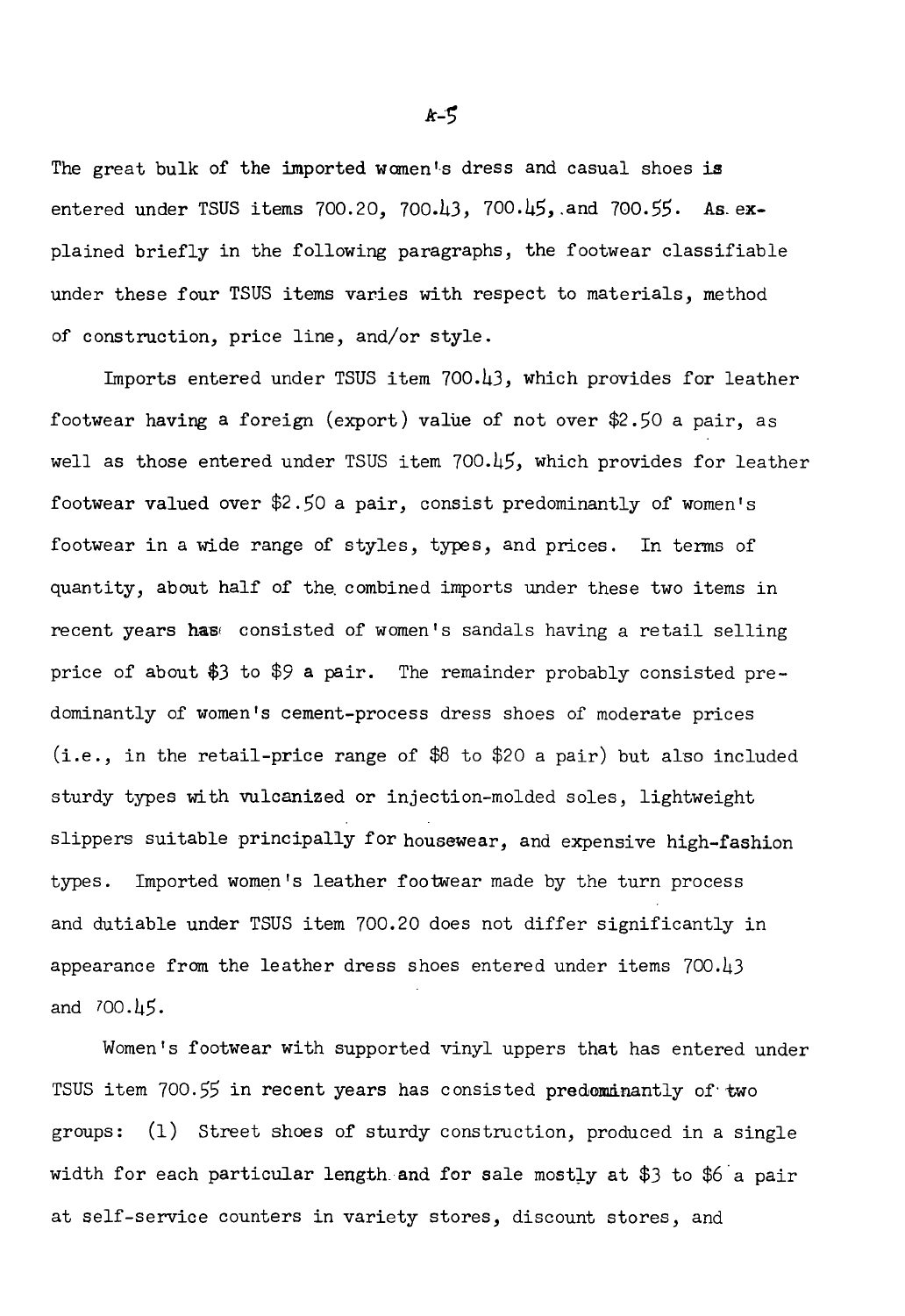department-store basements and (2) folding slippers and sandals, usually selling at retail for less than \$2 a pair. It is believed that before 1970 only a negligible portion of the annual imports of women's dress shoes and boots admitted under item 700.55 retailed at more than \$10 a pair. It is estimated that, in 1971, imports of such footwear retailing at more than \$10 a pair (mostly just over that price) totaled about 2 to 5 million pairs.

## U.S. Tariff Treatment

In the Tariff Act of 1930, women's leather footwear of the type produced at Bennie. Shoe, was originally dutiable under paragraph 1530(e) at 20 percent ad valorem. Such footwear is provided for in the TSUS, which became effective on August 31, 1963, in items 700.43 and 700.45. The rate of duty was reduced for the first time effective January 1, 1968, pursuant to concessions granted during the Kennedy Round of negotiations. The current rate for item 700.43 is 15 percent, and that for item 700.45 is 10 percent. Prior to the Kennedy Round, the rate of duty on turn or turned shoes (now TSUS item 700.20) was first reduced, pursuant to section 336 of the Tariff Act of 1930, from 20 percent ad valorem to 10 percent, effective January 1, 1932. The 10-percent rate, which was bound against increase in a concession granted to Switzerland, effective February 15, 1936, was reduced to 5 percent in a concession, effective May 30, 1950, granted under the ieneral Agreements on Tariffs and Trade (GATT). The current rate for item 700.20 is 2.5 percent.

 $A-6$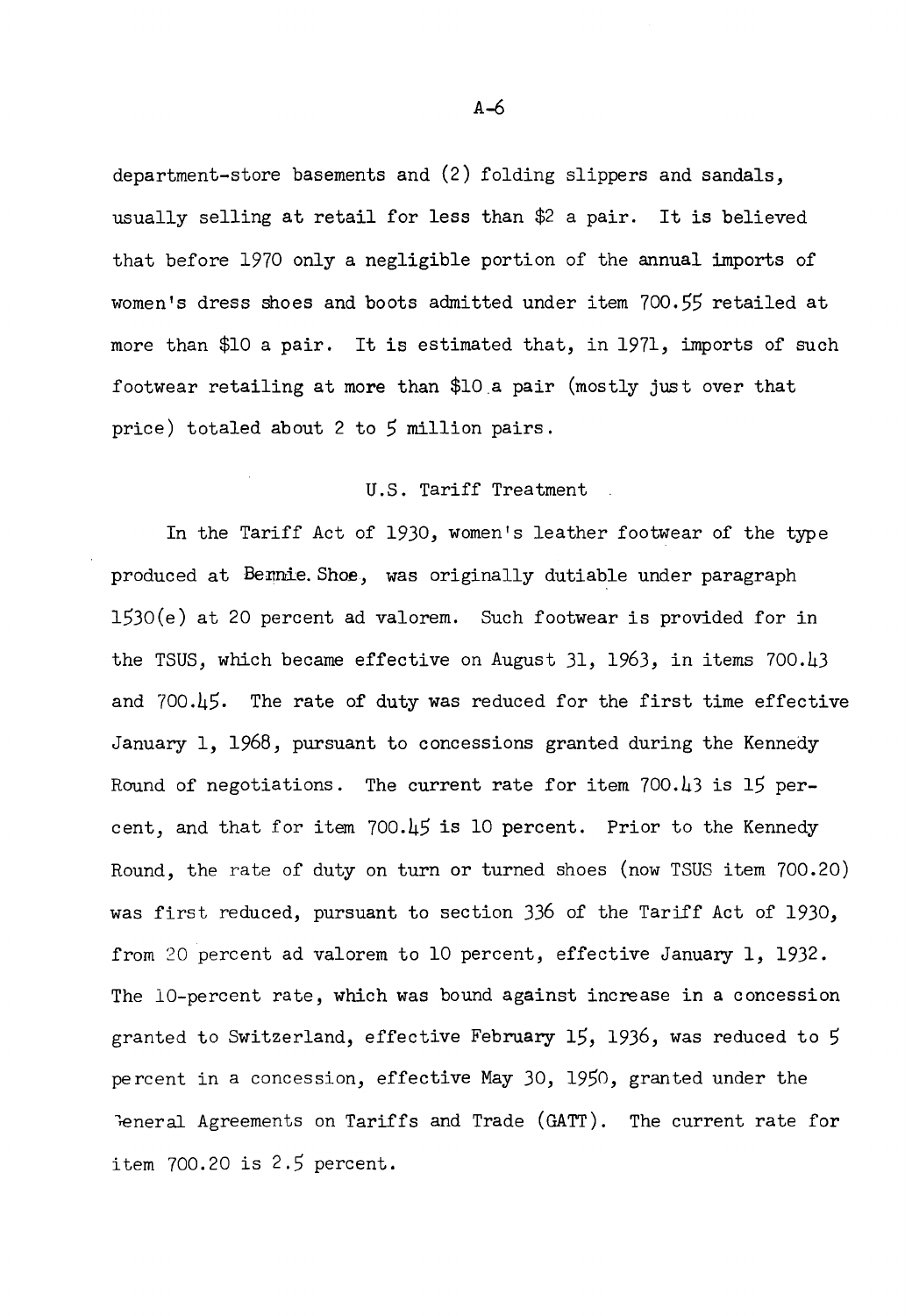Supported vinyl was not used for uppers until the late  $19\mu0$ 's or early 1950's. Prior to the effective date of the TSUS, imports of women's supported-vinyl-upper footwear were classifiable under various provisions of the Tariff Act. Under that act such footwear was classified principally--

- - (1) By similitude, at the rate of 20 percent ad valorem applicable to leather footwear provided for in paragraph  $1530(e)$ .  $1/7$
	- (2) Under paragraph  $1537(b)$  as articles in chief value of rubber, at the trade-agreement rate of 12.5 percent ad valorem, where the soies were of india rubber and constituted the chief value of the footwear in question .
	- . (3) Under paragraph  $1539(b)$  at the reduced rate of  $21¢$  per pound plus 17 percent ad valorem where the footwear was in chief value of a product having a synthetic resin as the chief binding agent.

In the TSUS a rate of 12.5 percent ad valorem was established for item *700.55* as the trade-agreement rate to replace the wide range of rates previously applicable to the various types of footwear provided for in this item. The current rate on footwear with supported vinyl uppers is 6 percent ad valorem.

Table 1 in the appendix shows the reductions in rates of duty resulting from trade-agreement concessions granted under the GATT for footwear of the types now dutiable under items  $700.20$ ,  $700.43$ ,  $700.45$ , and *?oo.55.* Tables 2 through 4 show estimated U.S. imports of women's shoes admitted under the TSUS items mentioned above and the applicable

l/ The principal kinds of footwear with supported vinyl uppers now being imported (i.e., those with soles of vinyl or other plastics) would have been dutiable by virtue of the similitude provision at a rate of 20 percent ad valorem.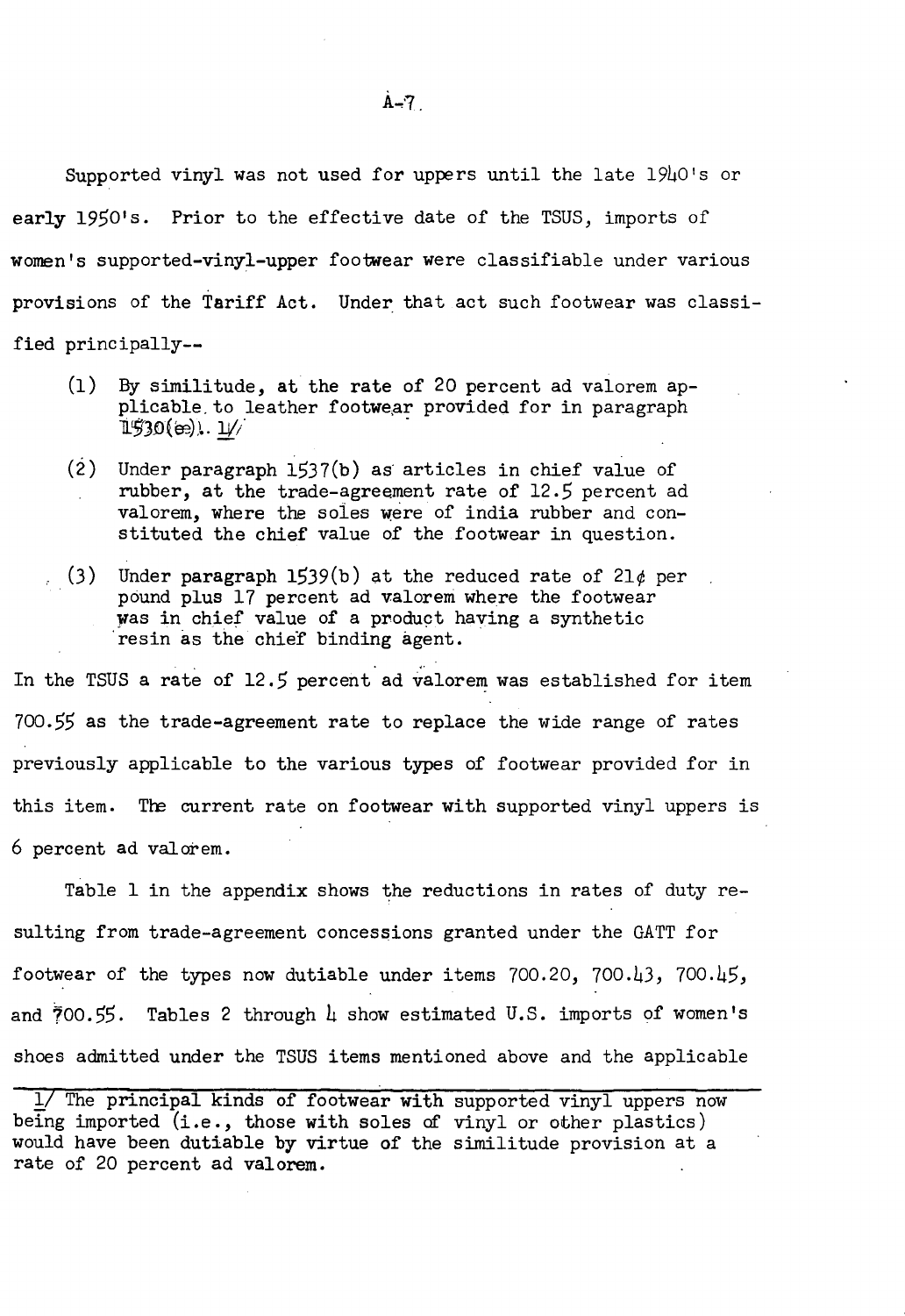rates of duty. Table 5 shows the amount of duty collected, based on specified values, on women's footwear entered under items 700.43, 700.45, and 700.55, on the effective dates of the Tariff Act of 1930, the TSUS, and the Kennedy Round of trade concessions.

U.S. Consumption, Production, and Imports

During the period  $1965-71$ , apparent annual U.S. consumption of all women's shoes (including dress and casual) rose from an estimated 386 million pairs to  $\mu$ 17 million pairs, while annual U.S. production of such footwear declined from 319 million pairs to 237 million pairs. Annual imports almost tripled during this period, and their share of the market increased from 17 percent to  $\mu$ 3 percent. Imports accounted for 48 percent of the market in the first half of 1972 as shown in the following tabulation.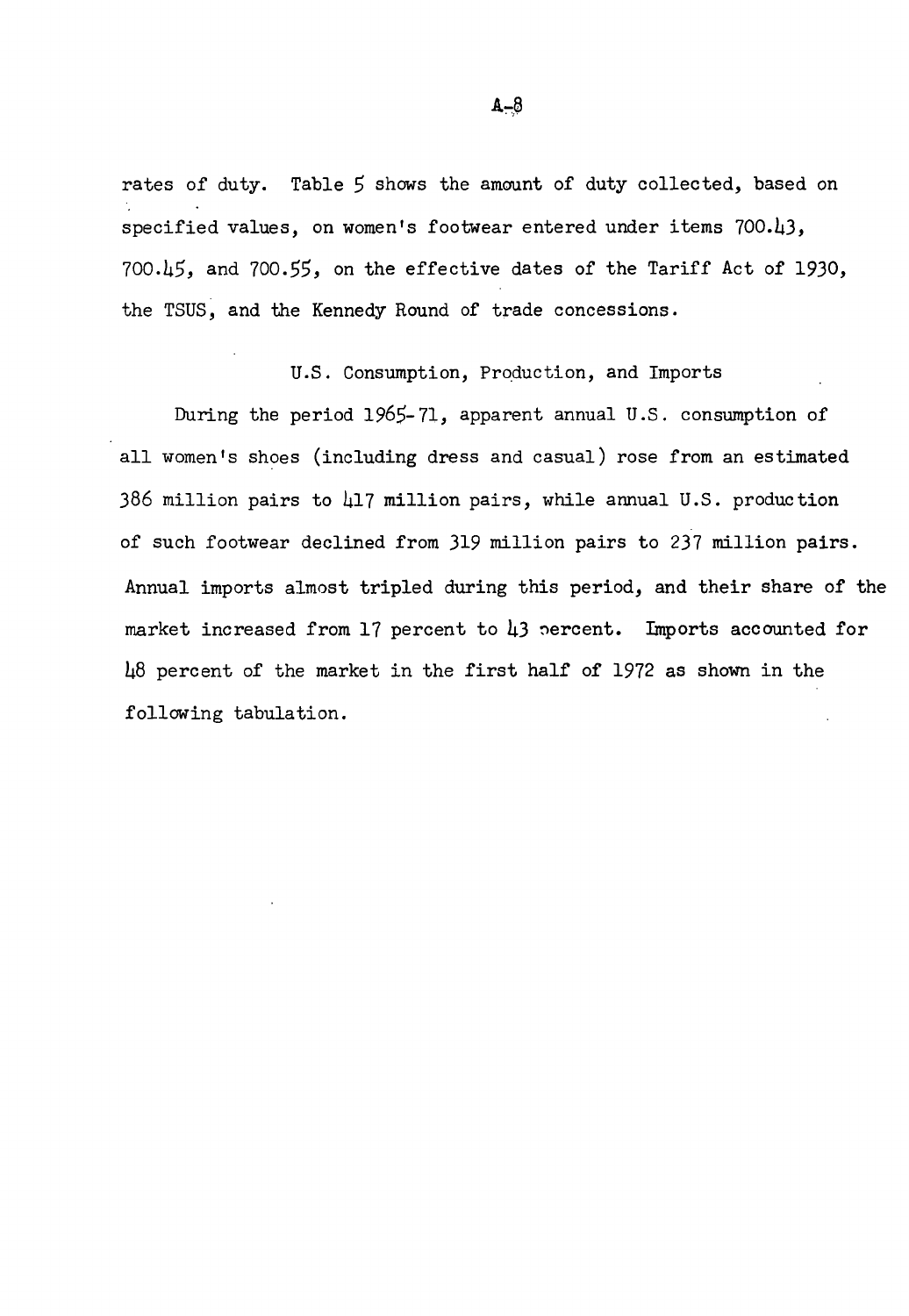Nonrubber footwear for women: U.S. production, imports for consumption, and apparent consumption, 1965-71, January-June 1971 and January-June 1972

| Period                        | Production 1/ |              | $Im-$<br>ports $2/$ | Apparent<br>consump-<br>tion $3/$ | Ratio of<br>imports to<br>apparent<br>consumption |
|-------------------------------|---------------|--------------|---------------------|-----------------------------------|---------------------------------------------------|
|                               | Million       |              | Million             | Million                           |                                                   |
|                               | pairs         |              | pairs               | pairs                             | Percent                                           |
| 1965----------------          | 319:          |              | 67                  | 386                               | $-17$                                             |
| $1966$ ----------------:      | 323 :         |              | 70                  | 393                               | 18                                                |
| $1967$ ----------------       | 290           | $\mathbf{r}$ | 96:                 | 386:                              | 25                                                |
| $1968$ ---------------        | 322 :         |              | 133:                | 455 :                             | 29                                                |
| $1969$ -----------------      | 271:          |              | 139:                | 710 :                             | 34                                                |
| 1970----------------          | 260:          |              | 165:                | 425 :                             | 39                                                |
| $1971$ ----------------:      | 237:          |              | 180                 | 417 :                             | 43                                                |
| January-June:                 |               |              |                     |                                   |                                                   |
| $1971$ --------------         | 127:          |              | 112                 | 239:                              | 47                                                |
| 1972-<br>---------- <b>--</b> | 118           |              | 111                 | 229:                              | 48                                                |
|                               |               |              |                     |                                   |                                                   |

17 froduction represents the output of women's and misses' footwear as reported by the U.S. Bureau of the Census, plus shipments to the U.S. mainland from Puerto Rico.

2/ Partly estimated from the official statistics for footwear of the kinds described in pt. lA of schedule 7 of the TSUS except imports described in items 700.32, 700.51, 700.52, 700.53, and 700.60 and except zoris (very inexpensive thonged sandals of rubber or plastics), dutiable under item 700.55. Includes imports of misses' footwear, which have been negligible compared with those of women's.

3/ Computed from U.S. production plus imports without an allowance for exports, which in 1971 amounted to about 1 million pairs.

Source: Compiled from official statistics of the U.S. Department of Commerce, except as noted.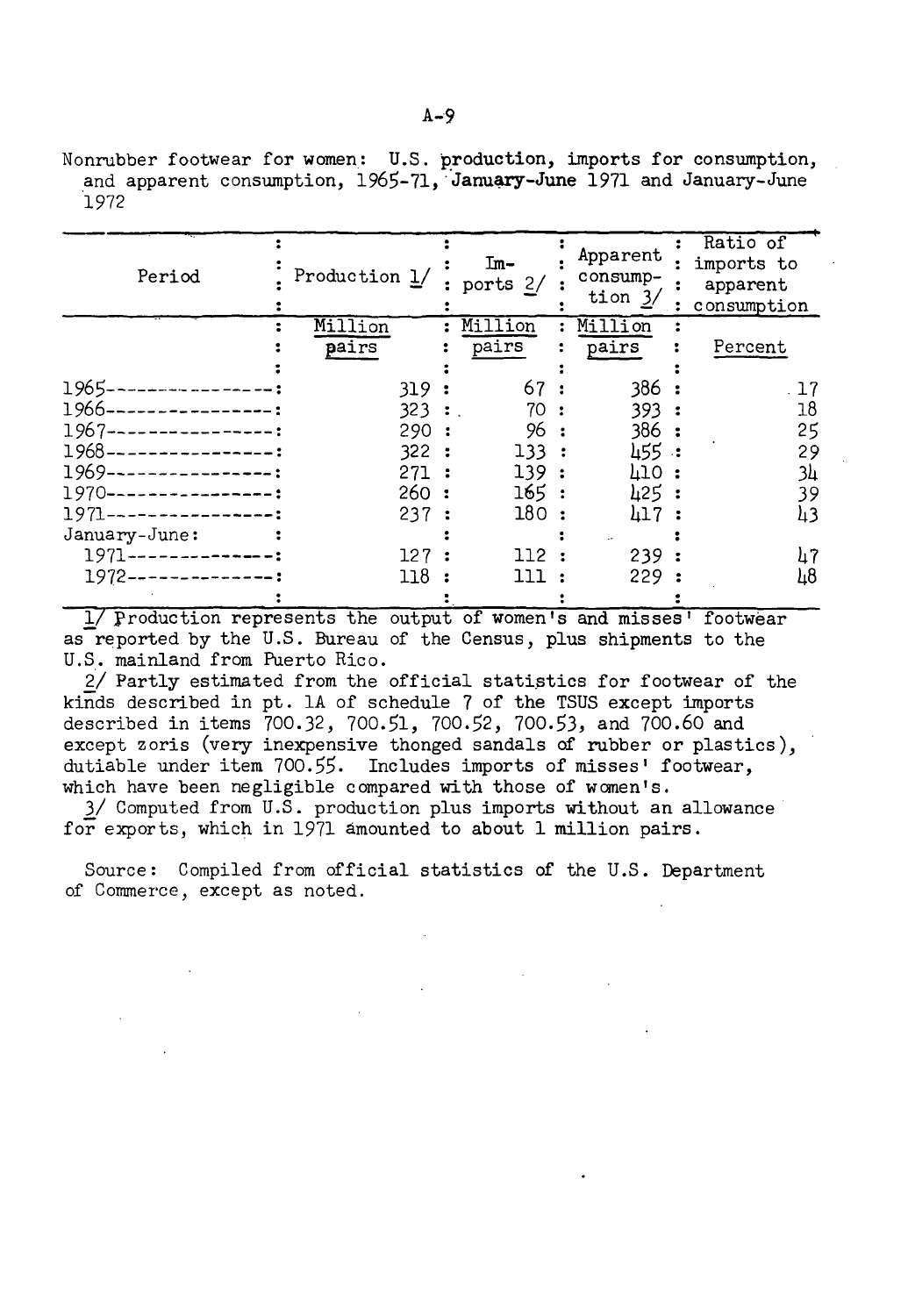U.S. imports of women's footwear entered under TSUS items 700.20, 700.43, 700.45, and *700.55* in the aggregate accounted for 92 percent of the imports of nonrubber footwear in 1971. A negligible part of the imports was entered under item 700.20, about a fifth under item 700.43; a fourth under item 700.45, and about a half of the imports was entered under item 700.55. Table 6 shows U.S. imports of women's footwear under five TSUSA classifications that account for the bulk of the imports. Italy and Spain have been the principal suppliers of women's leather shoes; Japan and the Republic of China (Taiwan), the principal suppliers of women's vin€1 shoes.

Data on U.S. consumption of women's dress shoes are not reported in official statistics. It is estimated, however, that during 1965-71 apparent annual U.S. consumption (production plus imports) of such shoes followed an irregular trend, rising from about 204 million pairs in 1965 to about 231 million in.1968 but declining to 199 million in 1971. Estimated domestic production of women's dress shoes during this period reached a peak of about 210 million pairs in 1968 and then declined to 156 million pairs in 1971. Imports rose from an estimated 4 million pairs in 1965 to 43 million pairs in 1971. Of the estimated imports in 1971, about 2 million pairs (entered under TSUS item 700.20) had an average dutiable value of about \$6 a pair, about  $5$  million pairs (entered under item  $700.43$ ) had an average dutiable value of about \$2 a oair, and an estimated 28 million pairs (entered under item  $700.45$ ) had an average value of about \$5 a pair. The share of apparent annual U.S. consumption of women's dress shoes supplied by imports increased from 2 percent in 1965 to 26 percent in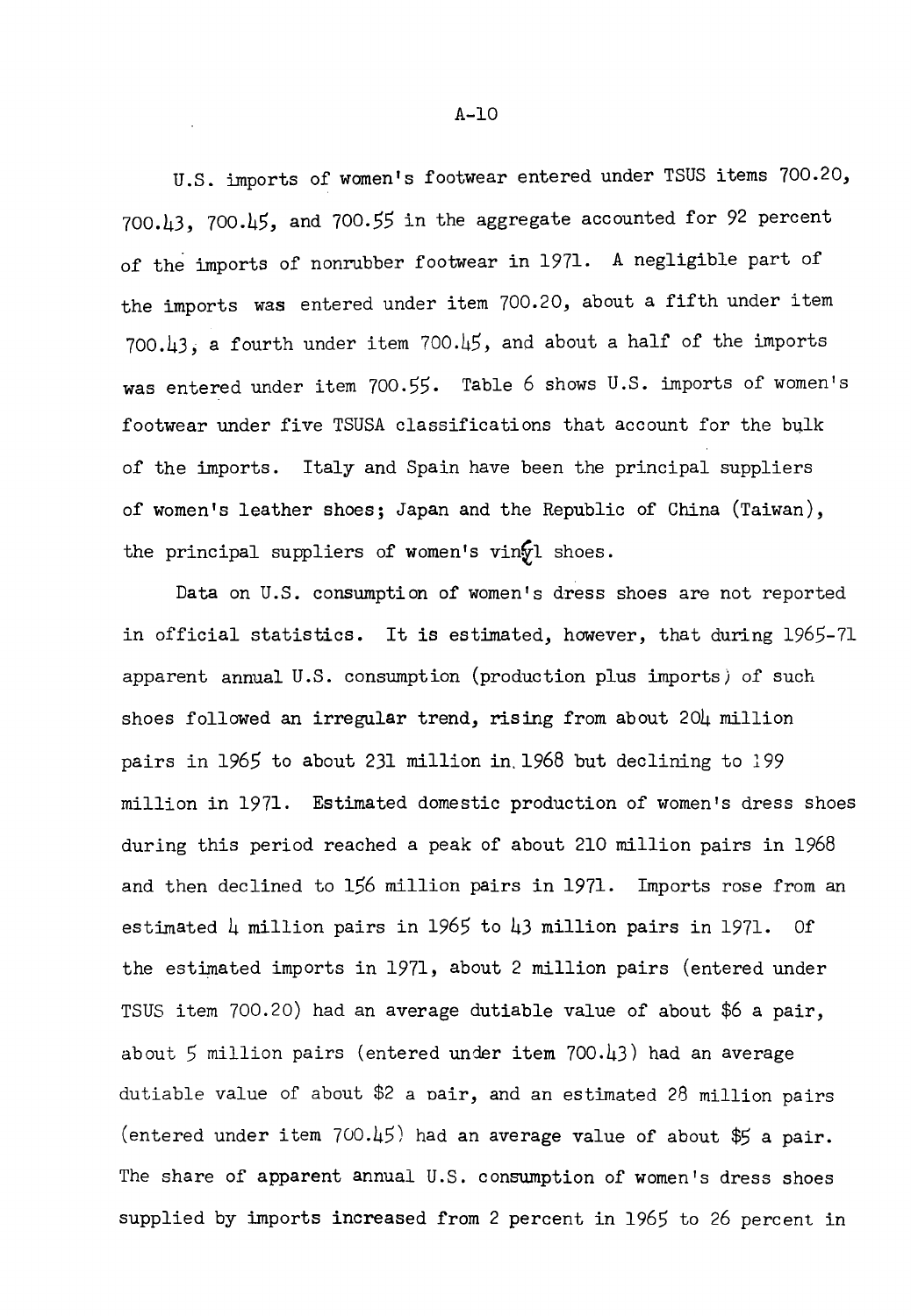the first half of 1972, as shown in the following tabulation.

| Period               | Production 1/ | Imports 2/ | Apparent<br>consump-<br>tion $3/$ | Ratio<br>of imports<br>to<br>consumption |
|----------------------|---------------|------------|-----------------------------------|------------------------------------------|
|                      | Million       | Million    | Million                           |                                          |
|                      | pairs         | pairs      | pairs                             | Percent                                  |
|                      |               |            |                                   |                                          |
| 1965-                | 200           | L.         | 201:                              |                                          |
| $1966$ ------------: | 206:          |            | 213:                              |                                          |
| $1967$ ------------  | 188:          | 11         | 199:                              |                                          |
| $1968$ -----------   | 210           | 21         | 231:                              |                                          |
| $1969$ ------------  | 177:          | 28:        | 205:                              | 14                                       |
| $1970---------$      | 165           | 36 -       | 201:                              | 18                                       |
| $1971$ ------------: | 156           | 43         | 199 :                             | 22                                       |
| January-June:        |               |            |                                   |                                          |
| $1971------$         | 85            | 28         | 113                               | 25                                       |
| $1972$ ---------:    | 80            | 28         | 100.                              | 26                                       |
|                      |               |            |                                   |                                          |

Dress shoes for women: U.S. production, imports for consumption, and apparent consumption,  $1965-71$ , and January-June 1971 and 1972

l) Dress shoes are believed to account for about 2/3 of the total annual output of nonrubber footwear for women and misses.

2/ Data represent estimated imports of dress shoes entered under TSUS items 700.20, 700.43, 700.45, and 700.55.

3/ Data represent estimated production plus estimated imports without an allowance for exports, which in 1971 amounted to less than 1 million pairs.

Source: Estimated by the U.S. Tariff Commission based on official statistics of the U.S. Department of Commerce.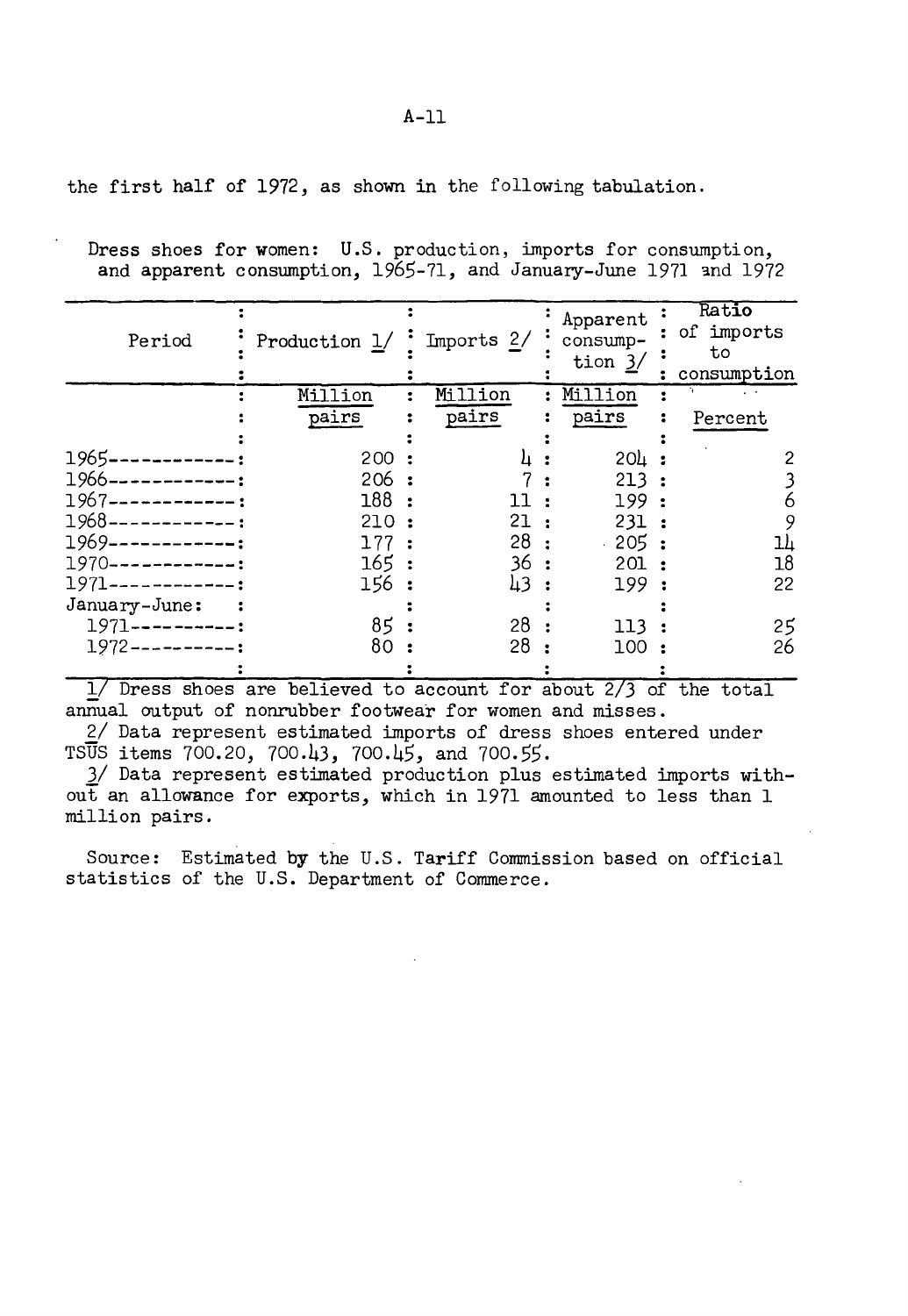## U.S. and Foreign Wage Rates

The table on the following page shows the published average hourly earnings and the estimated compensation per hour received by shoe workers in six countries in 1964 and 1970-71. It should be noted, however, that there are several difficulties involved in comparing these data accurately. First, the definition for "shoe industry" varies among nations; in only two countries--Italy and the United States--are shoes specifically broken out from more encompassing industry classifications. This definitional problem makes it difficult to isolate the ''shoe industry" in each country. Second, as footnote 1 to the table indicates, published hourly earnings in the various nations differ in composition. Third, total compensation for workers includes varying factors in the six countries.

#### A-12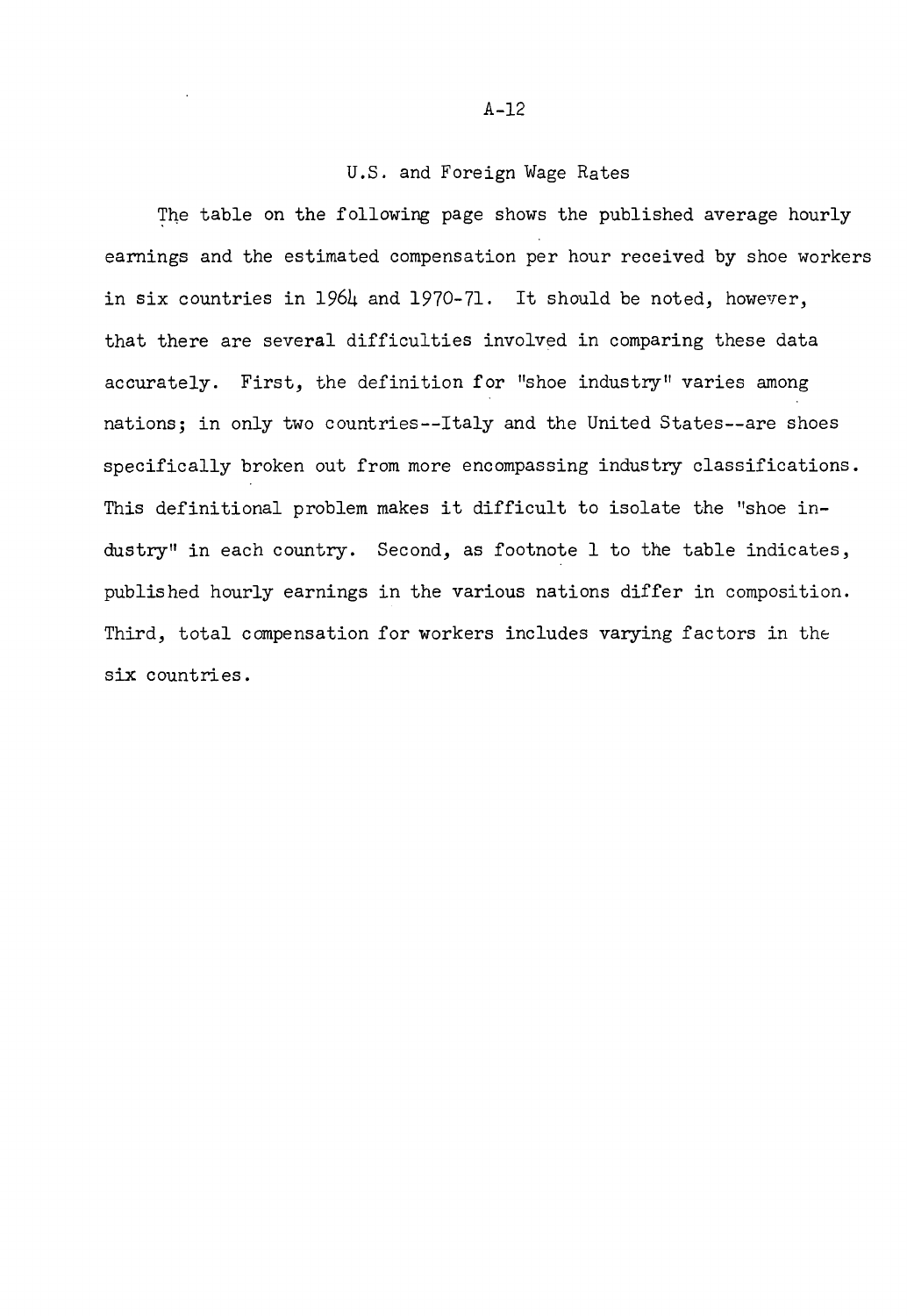Hourly earnings of production workers and estimated total compensation per hour worked by them in specified industries related to footwear in 6 countries, 1964, 1970 and 1971

 $A-13$ 

|         |                                                                              | (In U.S. dollars) |                                         |              |                                              |                                                             |                  |  |
|---------|------------------------------------------------------------------------------|-------------------|-----------------------------------------|--------------|----------------------------------------------|-------------------------------------------------------------|------------------|--|
| Country | Industry                                                                     |                   | Published average<br>hourly earnings 1/ |              | Estimated compensation<br>per hour worked 2/ |                                                             |                  |  |
|         |                                                                              | 1964              | 1970                                    | 1971         | 196L                                         | 1970                                                        | 1971             |  |
|         | Brazil----------: Clothing and shoes-------------: $3/$ \$0.23 : 4/ \$0.28 : |                   |                                         | - 57         |                                              |                                                             |                  |  |
|         | Italy-----------: Shoes $6$ /----------------------:                         |                   | .42 :                                   | .65: \$0.90: |                                              | $\sqrt[3]{2}$ . 7 : $\sqrt[3]{3}$ . 19 :                    | 5/<br>\$1.67     |  |
|         | $Japan-----$ ---------: Leather products $7$ -----------:                    | .37:              |                                         | .78 : 1.04 : |                                              | . 41: . 88:                                                 | 1.18             |  |
|         | Spain-----------: Shoes, leather, and clothing--:                            | .23:              | .38 :                                   | .46 :        | 5/                                           | : 8/ .57:                                                   | 8/0.68           |  |
|         | Taiwan----------: Leather and leather                                        |                   |                                         |              |                                              |                                                             |                  |  |
|         | $products$ $7/----------1$                                                   | .12:              |                                         |              |                                              |                                                             |                  |  |
|         | United States ---: Footwear, excluding rubber -----                          | 1.77:             |                                         |              |                                              | $.18 : 5/ : 9/.14 : 9/.21 :$<br>2.43 : 2.53 : 2.10 : 2.96 : | $\frac{5}{3.09}$ |  |
|         |                                                                              |                   |                                         |              |                                              |                                                             |                  |  |

1/ Published. earnings do not represent the same items of labor compensation in each country because of differences in the treatment of various supplementary benefits. Earnings generally refer to gross cash narroctives and workers before deductions for taxes and social security, and include overtime pay, shift differentials, regular bonuses and premiums, and cost-of-living adjustments. Holiday, vacation, and sick leave pay, bonuses not paid regularly each pay period, and other supplementary benefits are included by some countries and excluded by others. The earnings data are per paid hour for some countries and per hour worked for

2/ Compensation refers to all payments made by employers directly to their workers before deductions of any kind, plus employer contributions to legally required insurance programs and private welfare plans for the benefit of employees. The figures on additional compensation per hour worked as a percent of published earnings are the best estimates currently available to the Bureau of Labor Statistics. The estimates are basis<br>based primarily on labor cost or labor compensation surveys adjusted to the listed years on the basis of other available data.

3/ Average for 1966.

 $\tilde{\rm h}$ / Average for 1969; monthly earnings of 211.60 cruzeiros converted to an hourly basis by assuming 195 hours of work per month.

5/ Not available.

 $\frac{E}{D}$  Approximately 15 percent of the workers in the Italian shoe industry are home workers who are paid at a Tower wage rate than the factory workers in the industry.

l( The shoes shipped from Japan and Taiwan to the United States are principally of plastics. Separate data are not available on the plastics footwear industries of these two countries. Approximately half of the workers in the Japanese plastic shoe industry are home workers who are paid at a lower rate than the factory workers in that industry. Apparently none of the workers in the Taiwan plastic shoe industry are home workers. home workers.<br>8/ The compensation factor included in this figure is employer social security payments, which range from

40-to 50 percent of payroll.

*9/* The published earnings data are computed per hour worked and include overtime pay, regular premiums, and bonuses; family allowances; the market value of payments in kind; and wages paid to persons absent from work. Compensation figure also includes annual bonuses.

Source: Based on data provided by U.S. Bureau of Labor Statistics, from the following: Brazil--Yearbook of Labour Statistics 1971, International Labour Office, Geneva; Italy--Social Statistics (various issues Statistical Office of the European Communities, Luxembourg and Brussels; Japan--Year Book of Labor Statistics (various issues), Ministry of Labor, Tokyo; Spain--Monthly Bulletin of Statistics (various issues), National Institute of Statistics, Madrid; and Taiwan--Report of Taiwan Labor Statistics 1971, Department of Reconstruction, Provincial Government of Taiwan.

Note.--The exchange rate used to convert other currencies into U.S. dollars for 1971 is the new rate that became effective in December 1971. Part of the large increase in wages for Italy and Japan in 1971 is attributable to use of the new rate, which more accurately reflects present trading conditions.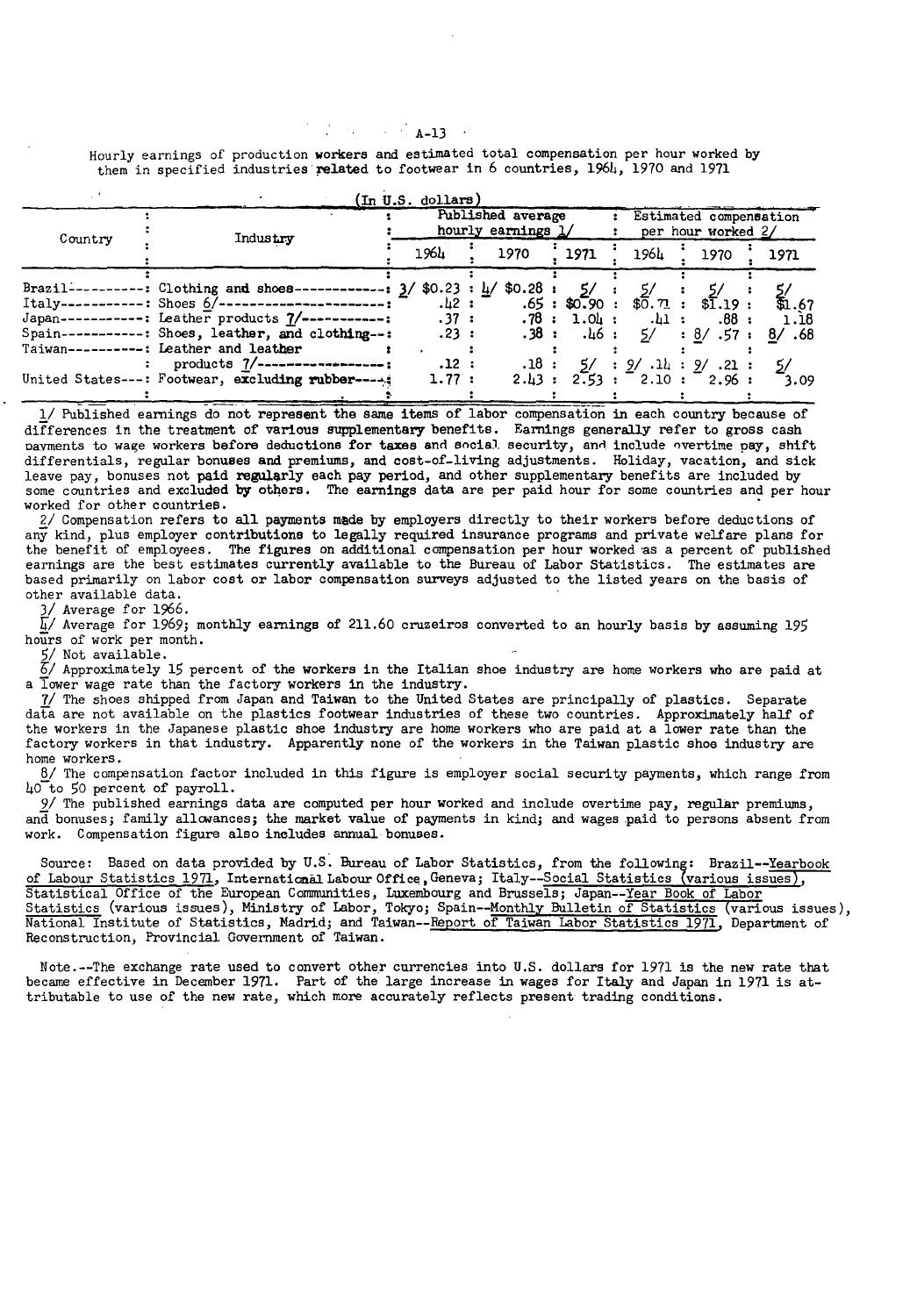$A-11$  through  $A-27$ 

|               | ╬ | ∗                             | $*$                                                                                                                                | $\ast$                                                                                                       | ₩                                                                                                                                                                                                                                                                                                                                                                | $\ast$                                                    | ₩                    |
|---------------|---|-------------------------------|------------------------------------------------------------------------------------------------------------------------------------|--------------------------------------------------------------------------------------------------------------|------------------------------------------------------------------------------------------------------------------------------------------------------------------------------------------------------------------------------------------------------------------------------------------------------------------------------------------------------------------|-----------------------------------------------------------|----------------------|
|               |   |                               | $\mathcal{L}(\mathcal{L}^{\mathcal{L}})$ and $\mathcal{L}(\mathcal{L}^{\mathcal{L}})$ and $\mathcal{L}(\mathcal{L}^{\mathcal{L}})$ |                                                                                                              |                                                                                                                                                                                                                                                                                                                                                                  |                                                           |                      |
|               |   |                               |                                                                                                                                    |                                                                                                              |                                                                                                                                                                                                                                                                                                                                                                  |                                                           |                      |
|               |   | $\hat{\boldsymbol{\epsilon}}$ |                                                                                                                                    |                                                                                                              | $\mathcal{L}^{\text{max}}_{\text{max}}$ and $\mathcal{L}^{\text{max}}_{\text{max}}$                                                                                                                                                                                                                                                                              | $\mathcal{L}(\mathcal{L})$ and $\mathcal{L}(\mathcal{L})$ |                      |
|               |   |                               |                                                                                                                                    |                                                                                                              |                                                                                                                                                                                                                                                                                                                                                                  |                                                           |                      |
|               |   |                               |                                                                                                                                    |                                                                                                              |                                                                                                                                                                                                                                                                                                                                                                  |                                                           |                      |
| $\sim$ $\sim$ |   |                               |                                                                                                                                    |                                                                                                              |                                                                                                                                                                                                                                                                                                                                                                  |                                                           |                      |
|               |   |                               |                                                                                                                                    | $\mathcal{L}_{\text{max}}$ and $\mathcal{L}_{\text{max}}$ . We can also                                      |                                                                                                                                                                                                                                                                                                                                                                  |                                                           |                      |
|               |   |                               |                                                                                                                                    |                                                                                                              |                                                                                                                                                                                                                                                                                                                                                                  |                                                           |                      |
|               |   |                               |                                                                                                                                    | $\mathcal{L}^{\mathcal{L}}(\mathcal{L}^{\mathcal{L}}(\mathcal{L}^{\mathcal{L}}(\mathcal{L}^{\mathcal{L}})))$ |                                                                                                                                                                                                                                                                                                                                                                  |                                                           |                      |
|               |   |                               |                                                                                                                                    |                                                                                                              |                                                                                                                                                                                                                                                                                                                                                                  |                                                           |                      |
|               |   |                               |                                                                                                                                    |                                                                                                              |                                                                                                                                                                                                                                                                                                                                                                  |                                                           |                      |
|               |   |                               |                                                                                                                                    |                                                                                                              | $\label{eq:2.1} \frac{1}{\sqrt{2}}\sum_{i=1}^n\frac{1}{\sqrt{2}}\sum_{i=1}^n\frac{1}{\sqrt{2}}\sum_{i=1}^n\frac{1}{\sqrt{2}}\sum_{i=1}^n\frac{1}{\sqrt{2}}\sum_{i=1}^n\frac{1}{\sqrt{2}}\sum_{i=1}^n\frac{1}{\sqrt{2}}\sum_{i=1}^n\frac{1}{\sqrt{2}}\sum_{i=1}^n\frac{1}{\sqrt{2}}\sum_{i=1}^n\frac{1}{\sqrt{2}}\sum_{i=1}^n\frac{1}{\sqrt{2}}\sum_{i=1}^n\frac$ |                                                           |                      |
|               |   |                               |                                                                                                                                    |                                                                                                              |                                                                                                                                                                                                                                                                                                                                                                  |                                                           |                      |
|               |   |                               |                                                                                                                                    |                                                                                                              |                                                                                                                                                                                                                                                                                                                                                                  |                                                           |                      |
|               |   |                               |                                                                                                                                    |                                                                                                              |                                                                                                                                                                                                                                                                                                                                                                  |                                                           |                      |
|               |   |                               |                                                                                                                                    |                                                                                                              |                                                                                                                                                                                                                                                                                                                                                                  |                                                           |                      |
|               |   |                               |                                                                                                                                    |                                                                                                              |                                                                                                                                                                                                                                                                                                                                                                  |                                                           | $\ddot{\phantom{0}}$ |
|               |   |                               |                                                                                                                                    |                                                                                                              |                                                                                                                                                                                                                                                                                                                                                                  |                                                           | $\hat{\mathcal{A}}$  |
|               |   |                               |                                                                                                                                    |                                                                                                              |                                                                                                                                                                                                                                                                                                                                                                  |                                                           |                      |
|               |   |                               |                                                                                                                                    |                                                                                                              |                                                                                                                                                                                                                                                                                                                                                                  |                                                           |                      |
|               |   |                               |                                                                                                                                    |                                                                                                              |                                                                                                                                                                                                                                                                                                                                                                  |                                                           |                      |
|               |   |                               |                                                                                                                                    |                                                                                                              |                                                                                                                                                                                                                                                                                                                                                                  |                                                           |                      |
|               |   |                               |                                                                                                                                    |                                                                                                              |                                                                                                                                                                                                                                                                                                                                                                  |                                                           |                      |
|               |   |                               |                                                                                                                                    |                                                                                                              |                                                                                                                                                                                                                                                                                                                                                                  | $\epsilon$                                                |                      |
|               |   |                               |                                                                                                                                    | $\mathcal{L}^{\text{max}}_{\text{max}}$ , where $\mathcal{L}^{\text{max}}_{\text{max}}$                      |                                                                                                                                                                                                                                                                                                                                                                  |                                                           |                      |
|               |   |                               |                                                                                                                                    |                                                                                                              |                                                                                                                                                                                                                                                                                                                                                                  |                                                           |                      |
|               |   |                               |                                                                                                                                    |                                                                                                              |                                                                                                                                                                                                                                                                                                                                                                  |                                                           |                      |
|               |   |                               |                                                                                                                                    |                                                                                                              |                                                                                                                                                                                                                                                                                                                                                                  |                                                           |                      |
|               |   |                               |                                                                                                                                    |                                                                                                              |                                                                                                                                                                                                                                                                                                                                                                  |                                                           |                      |
|               |   |                               |                                                                                                                                    |                                                                                                              |                                                                                                                                                                                                                                                                                                                                                                  |                                                           |                      |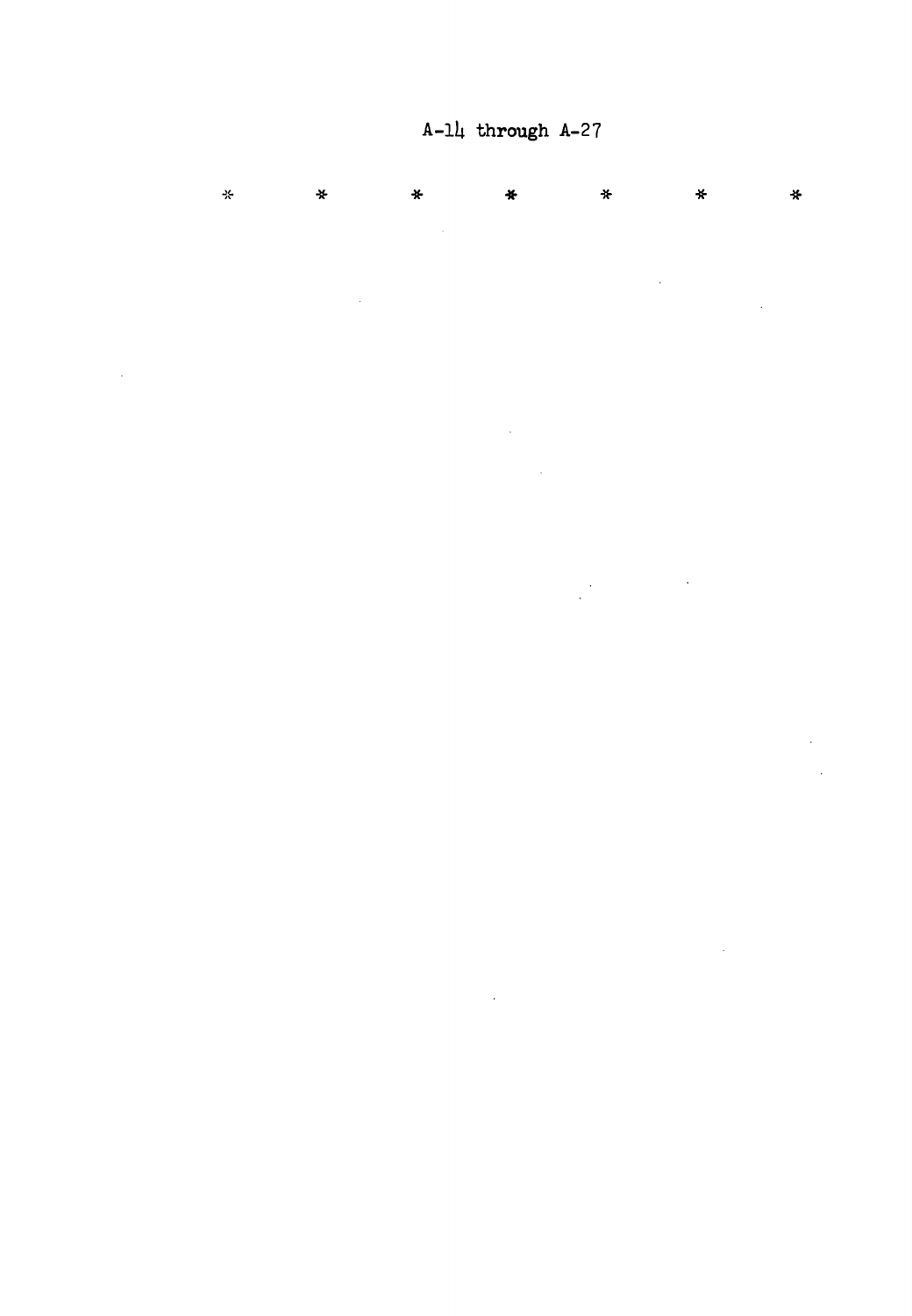ABPENDIX A

 $\frac{1}{2} \left( \frac{1}{2} \right)$ 

 $\mathcal{L}^{\text{max}}_{\text{max}}$  ,  $\mathcal{L}^{\text{max}}_{\text{max}}$ 

 $\hat{\mathcal{A}}$ 

 $\sim$ 

 $\mathcal{L}^{\text{max}}_{\text{max}}$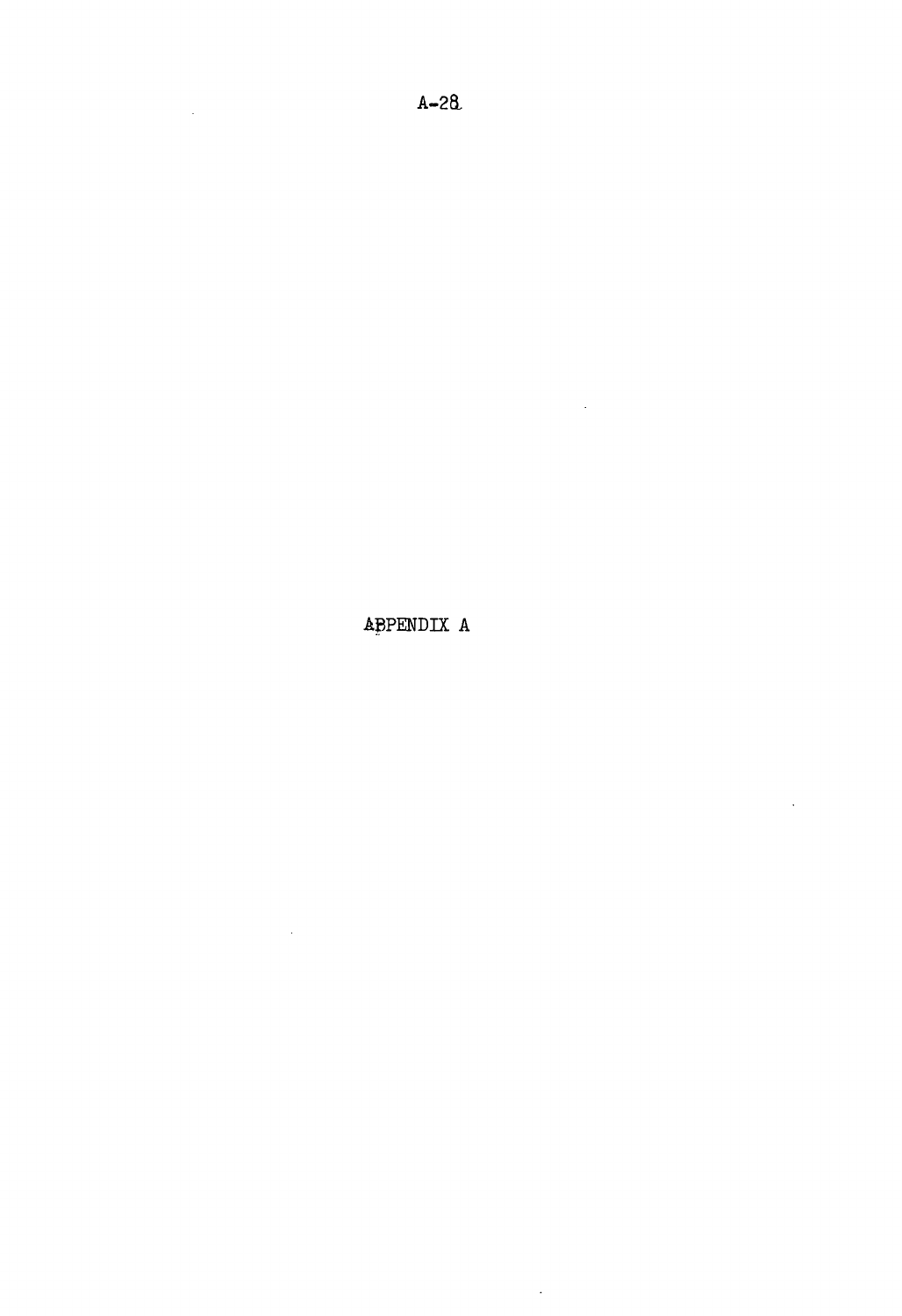|                     |                                                                                         |                               |                                           | Rate of duty                                                                                                                                                                             |
|---------------------|-----------------------------------------------------------------------------------------|-------------------------------|-------------------------------------------|------------------------------------------------------------------------------------------------------------------------------------------------------------------------------------------|
| <b>TSUS</b><br>iten | Abbreviated description                                                                 | : July 1, :                   |                                           | CATT concession 2/                                                                                                                                                                       |
| No.                 |                                                                                         | $1934 \underline{1}$ / :      | Rate                                      | Effective 6262                                                                                                                                                                           |
|                     | Lanther footwear:                                                                       | a Percont :<br>$:$ ad $val.$  | Percont 8<br>ad val.<br>ē.                | R                                                                                                                                                                                        |
| 700.20:             | Turn or turned--                                                                        | $10 \frac{3}{2}$              | 5.<br>ħ                                   | : May 30, 1950-Dec. 31, 1967.<br>: Jan. 1, 1968-Dec. 31, 1969.                                                                                                                           |
|                     |                                                                                         |                               |                                           | : Jan. 1, 1970-Dec. 31, 1971.<br>$2.5:$ Jan. 1, 1972.                                                                                                                                    |
| 700.13:             | "Other" (including comeat process): :<br>Valued not over \$2.50 per pair ----: 20<br>38 |                               | 19<br>18<br>17<br>16<br>15                | : Jan. 1-Dec. 31, 1968.<br>: Jan. 1-Dec. 31, 1969.<br>: Jan. 1-Dec. 31, 1970.<br>: Jan. 1-Dec. 31, 1971.<br>: Jan. 1, 1972.                                                              |
| 700.45:             | Valued over \$2.50 per pair -------- 20                                                 |                               | 18<br>16<br>14 I<br>12 <sup>°</sup><br>10 | : Jan. 1-Dac. 31, 1968.<br>: Jan. 1-Dac. 31, 1969.<br>: Jan. 1-Dec. 31, 1970.<br>: Jan. 1-Dec. 31, 1971.<br>: Jan. 1, 1972.                                                              |
|                     | 700.55: Footwear having uppers of supported<br>vinyl.                                   | pally :<br>$20 \frac{1}{2}$ : | 10<br>6.                                  | : Princi- : 5/ 12.5 : Aug. 31, 1963-Dec. 31, 1967.<br>11 : Jan. 1-Dac. 31, 1968.<br>: Jan. 1-Dec. 31, 1969.<br>8.5 : Jan. 1-Dec. 31, 1970.<br>: Jan. 1-Dec. 31, 1971.<br>: Jan. 1, 1972. |

Table 1.-J.S. rotes of duty opplicable to women's and misses' footwear of the types provided for im Opocified TSUS lices, July 1, 1934, and GATT concessions to Jan. 1, 1972

 $1/$  Except as noted, the rate on July 1, 1934, was the same as the original rate in the Tariff

Act of 1930, effective June 18, 1930.<br>
2/ For concessions granted in the Kennedy Round, effective Jan. 1, 1968, the table shows staged<br>
rates scheduled to become effective up to and including Jan. 1, 1972.

 $2/$  Effective Jan. 1, 1932, the statutory rate of 20 percent ad valorem was reduced to 10 percent ad valorem, pursuant to sec. 336 of the Tariff Act of 1930.

4/ Supported vinyl was not used for shoe uppers until the late 1940's or early 1950's. When footwear with supported vinyl uppers was imported during the 1950's and early 1960's, it was generally dutiable, by virtue of the similitude provisions of par. 1559, at the rate provided for<br>"similar" leather footwear in par. 1530(e). The column 2 rate for item 700.55 is 35 percent.

 $\frac{5}{7}$  The trade-agreement rate established in the TSUS, effective Aug. 31, 1963, under authority of<br>the Tariff Classification Act of 1962 (Public Law 87-456) to replace the wide range of rates pre-<br>viously applicable

Note.--Pursuant to Presidential Proclamation No. 4074, offective from Aug. 16 to Dec. 19, 1971, the rates of duty on most imported products were increased by the temporary imposition of an addi-<br>tional duty of 10 percent ad valorem or less, as provided for in new subpt. C to pt. 2 of the appendix to the TSUS.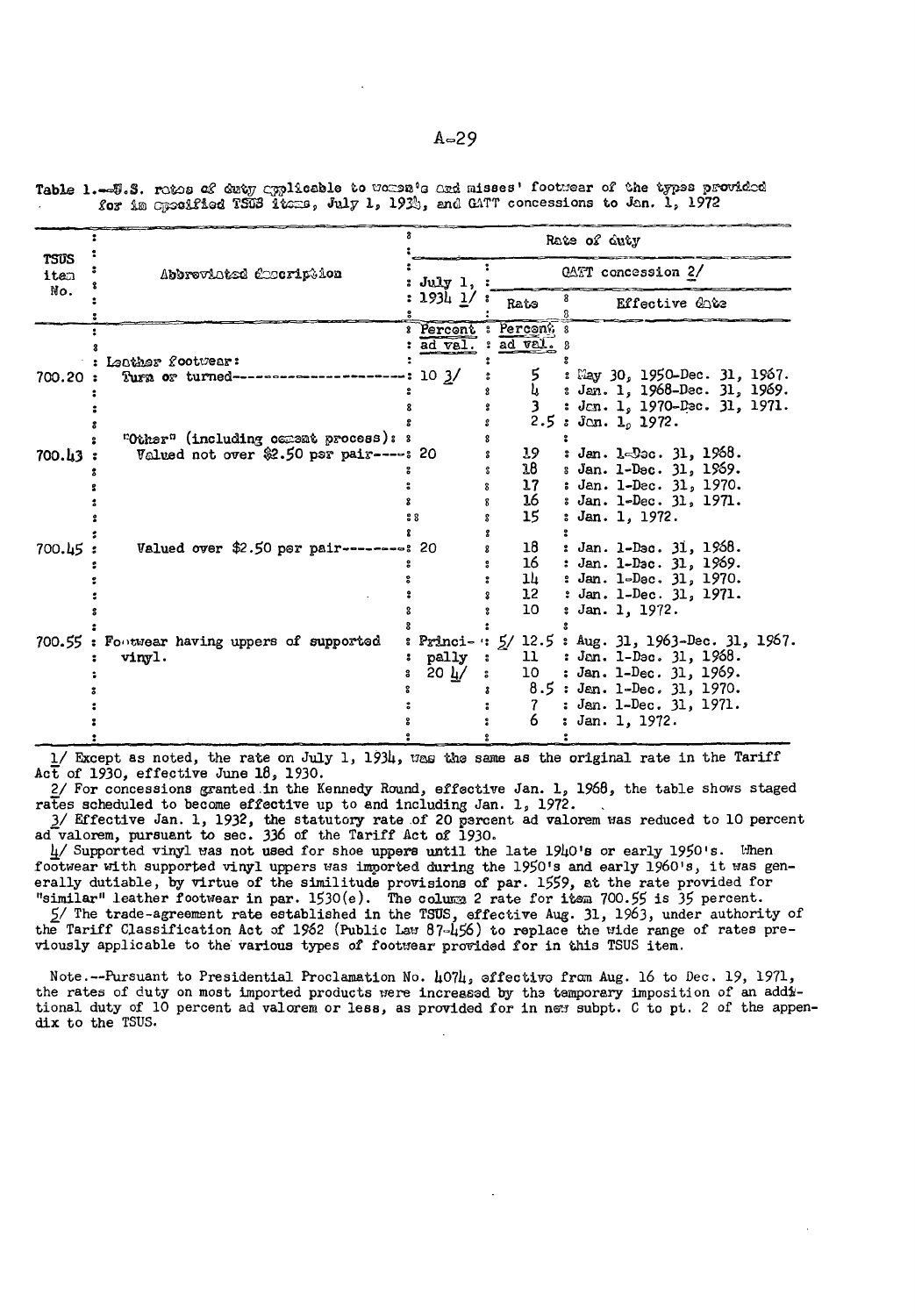Table 2.--Leather footwear for women and misses made by the turn or turned process (item 700.20): U.S. rates of duty and imports for consumption, 1939, 1946, 1955-71, January-June 1971, and January-June 1972

| . Period      | Rate of<br>duty | Quantity            |
|---------------|-----------------|---------------------|
|               | Percent         | $\overline{1}$ ,000 |
|               | ad val.         | pairs               |
|               |                 |                     |
|               | 1/10            |                     |
|               | 10              |                     |
|               | $\frac{2}{ }$   | 10                  |
|               |                 | 97                  |
|               |                 | 209                 |
|               |                 | <b>៤34</b>          |
|               |                 | $L_{02}$            |
|               |                 | 664                 |
|               |                 | 882<br>1,067        |
|               | ららららららららら       | 916                 |
|               |                 | 864                 |
|               |                 | 1,053               |
|               |                 | 1,106               |
|               |                 | 1,361               |
|               |                 |                     |
|               | L<br>4          | 1,905<br>2,459      |
|               | 3               | 2,398               |
|               |                 | 1,604               |
|               |                 |                     |
| January-June: |                 |                     |
|               |                 |                     |
|               | 2.5             |                     |
|               |                 |                     |

 $1/$  Effective Jan. 1,  $1932$ , the statutory rate of 20 percent ad valorem was reduced to 10 percent pursuant to sec. 336 of the Tariff Act Of 1930.

2/ GATT concession, effective May 30, 1950.

Source: Compiled from official statistics of the U.S. Department of Commerce.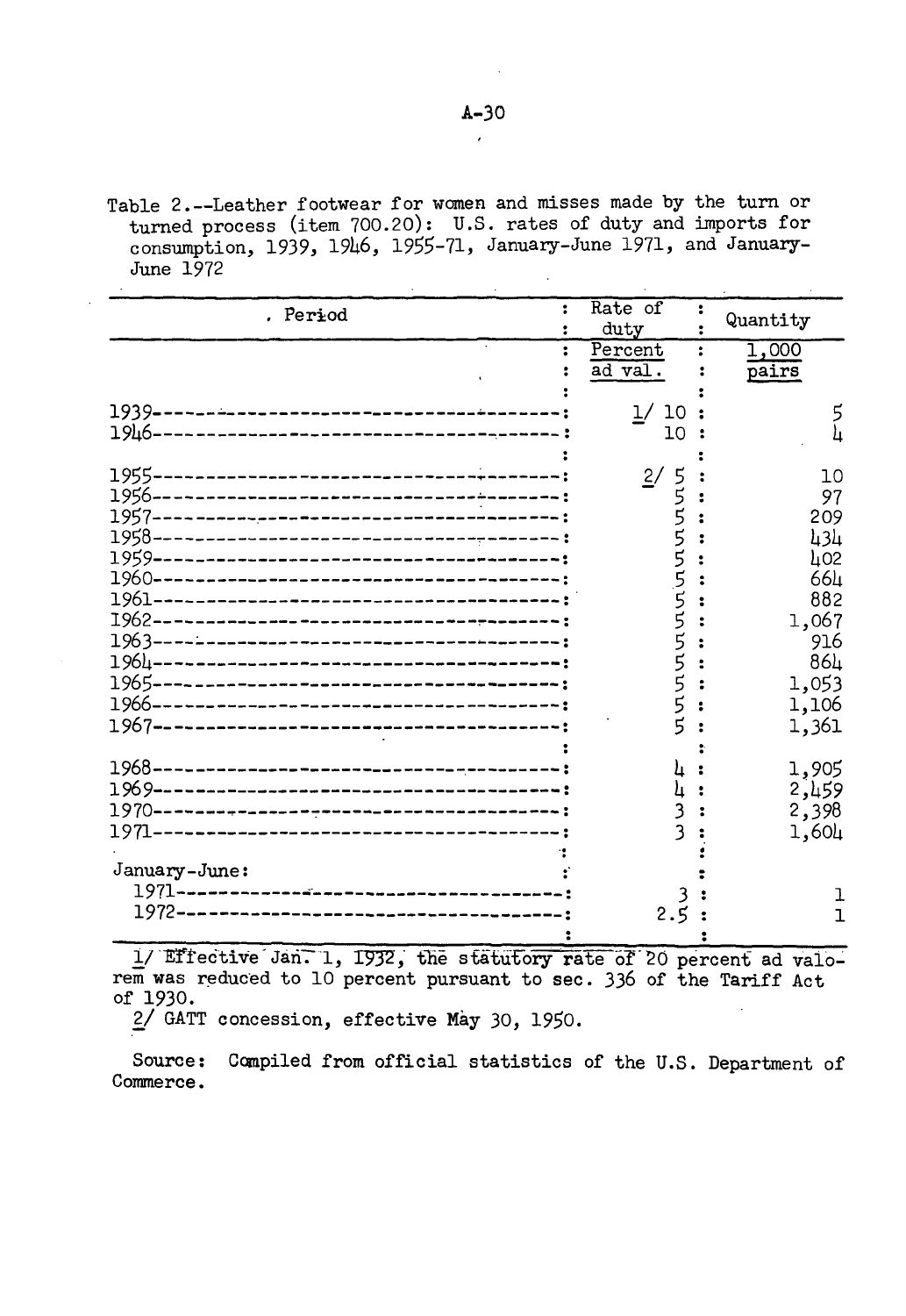Table ).--Leather footwear for women and misses made principally by the cement process (items 700.43 and 700.45): U.S. rates of duty and imports for consumption, 1939, 1946, 1955-71, January-June 1971, and January-June  $1972$   $1/$ 

|                                                                                                 | Rate of duty                             |                           | Quantity                                                        |                           |
|-------------------------------------------------------------------------------------------------|------------------------------------------|---------------------------|-----------------------------------------------------------------|---------------------------|
| Period                                                                                          | $700.43$ .                               | 700.45                    | 700.43                                                          | 700.45                    |
|                                                                                                 | Percent : Percent :<br>ad val. : ad val. |                           | Million : Million<br>$\bullet$<br>pairs<br>$\ddot{\phantom{a}}$ | pairs                     |
| 1939----------------------------                                                                | 20                                       |                           | $\overline{c}$                                                  |                           |
| 1946---------------------------                                                                 | 20                                       |                           |                                                                 |                           |
| 1955---------------------------:<br>1956---------------------------:                            | 20<br>20                                 |                           | 1                                                               |                           |
| 1957----------------------------:<br>1958--------------------------:                            | 20<br>20                                 |                           | $\overline{c}$<br>9                                             |                           |
| 1959----------------------------<br>1960----------------------------:                           | 20<br>20                                 |                           | 5<br>7                                                          |                           |
| 1961---------------------------:<br>1962---------------------------:                            | 20<br>20                                 |                           | 9<br>12                                                         |                           |
| 1963---------------------------:<br>1964----------------------------                            | 20<br>20                                 |                           | 17<br>19                                                        |                           |
| 1965---------------------------:<br>1966---------------------------:                            | 20<br>20                                 |                           | 21<br>28                                                        |                           |
| 1967-----------------------------                                                               | 20                                       |                           | 38                                                              |                           |
| 1968 2/------------------------:                                                                | 19:<br>18:                               | 18:<br>16:                | 34:<br>29:                                                      | 20<br>27                  |
| $1970\frac{2}{2}$ --------------------------<br>$1971$ $\overline{2}/$ -----------------------: | 17:<br>16 :                              | 14 :<br>$12 \overline{ }$ | 37:<br>33:                                                      | 35<br>'nт                 |
| January-June:                                                                                   |                                          |                           |                                                                 |                           |
| 1971-------------------------:<br>1972--------------------------:                               | 16 :<br>15                               | 12.<br>10                 | 26 :<br>19:                                                     | 23<br>$\mathcal{A}$<br>32 |
|                                                                                                 |                                          |                           |                                                                 |                           |

1/ Statutory rate under par. 15.30(e) for 1939 and 1946 through. Aug. 30, 1963, and under TSUS item 700.40 for Aug. 31, 1963, through 1967. Effective Jan. 1, 1968, new items 700.41 (sandals of buffalo leather), 700.43, and 700.45 replaced item 700.40.

 $2/$  U.S. imports of sandals under item 700.41 amounted to 1 million pairs during each of the years 1968-71.

Source: Compiled from official statistics of the U.S. Department of Commerce; data shown for the years prior to 1964 are partly · estimated.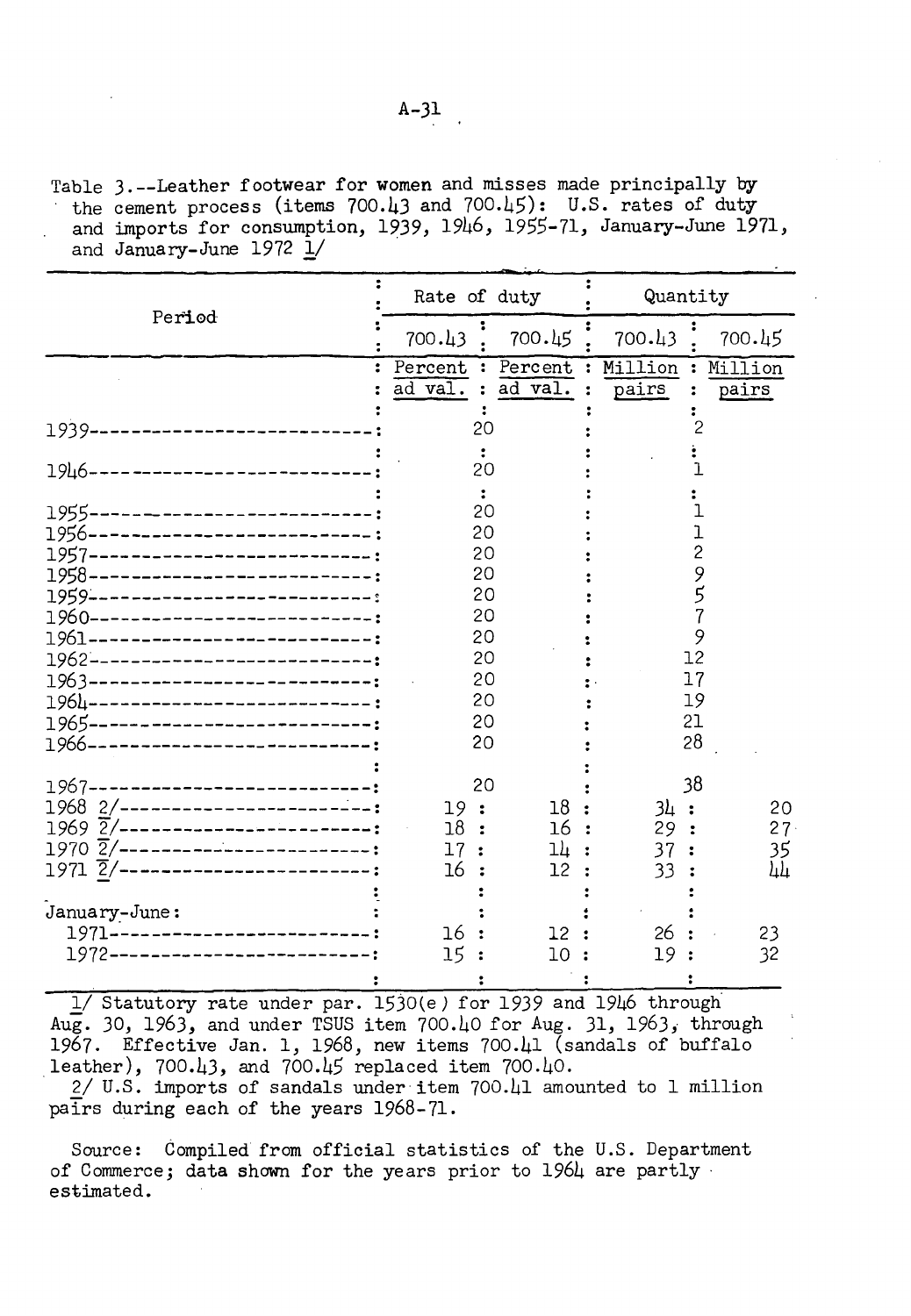| Period                                                                                                                                                                                                                                     | Rate of<br>duty                                                   | Quantity                                                                                      | Value                                                                              | Unit<br>value                                          |
|--------------------------------------------------------------------------------------------------------------------------------------------------------------------------------------------------------------------------------------------|-------------------------------------------------------------------|-----------------------------------------------------------------------------------------------|------------------------------------------------------------------------------------|--------------------------------------------------------|
|                                                                                                                                                                                                                                            | Percent<br>ad valorem                                             | 1,000<br>pairs                                                                                | 1,000<br>$\ddot{\phantom{a}}$<br>dollars                                           | Per<br>pair                                            |
| $1934$ ------------<br>1964----------------------:<br>1965----------------------:<br>1966----------------------<br>1967----------------------<br>1968----------------------:<br>1969----------------------:<br>1970----------------------: | 1/<br>$3/12.5$ :<br>12.5:<br>12.5:<br>12.5:<br>11<br>10 :<br>8.5: | 2/<br>$\overline{2}7,574:$<br>29,579:<br>33,239:<br>49,767:<br>68,579:<br>70.777:<br>77,288 : | 2/<br>12,429:<br>13,564:<br>$17,024$ :<br>27,704:<br>46,603:<br>55,820:<br>73,757: | 2/<br>\$0.45<br>.46<br>.51<br>.56<br>.68<br>.79<br>.95 |
| 1971----------------------:<br>January-June:<br>$1971$ -------------<br>1972--------------------:                                                                                                                                          | $7 \quad$<br>$7 \quad$<br>6                                       | 86,942:<br>54,340:<br>49,382:                                                                 | 104, 196:<br>$54,047$ :<br>53,625:                                                 | 1.20<br>.99<br>1.09                                    |

Table  $\mu$ .--Footwear having supported vinyl uppers for women and misses (item  $700.55$ ): U.S. rates of duty and imports for consumption,  $1934$ , 1964-.71, January-June 1971, and January-June 1972

1/ During the period before the TSUS became effective, footwear with supported vinyl uppers (with soles other than india rubber) was generally dutiable by virtue of the similitude provisions of par. 1559 of the Tariff Act of 1930, at a rate provided for similar leather footwear in par. 1530(e), principally 20 percent ad valorem. The column 2 rate for item 700.55 is 35 percent.<br>2/ Not available.

 $3/$  Rate established in the TSUS, effective Aug. 31, 1963.

Source: Compiled from official statistics of the U.S. Department of Connnerce.

Note.--Data are not available on U.S. imports of footwear with supported vinyl uppers for the years prior to 1964. Such imports were probably negligible in the mid-1950's.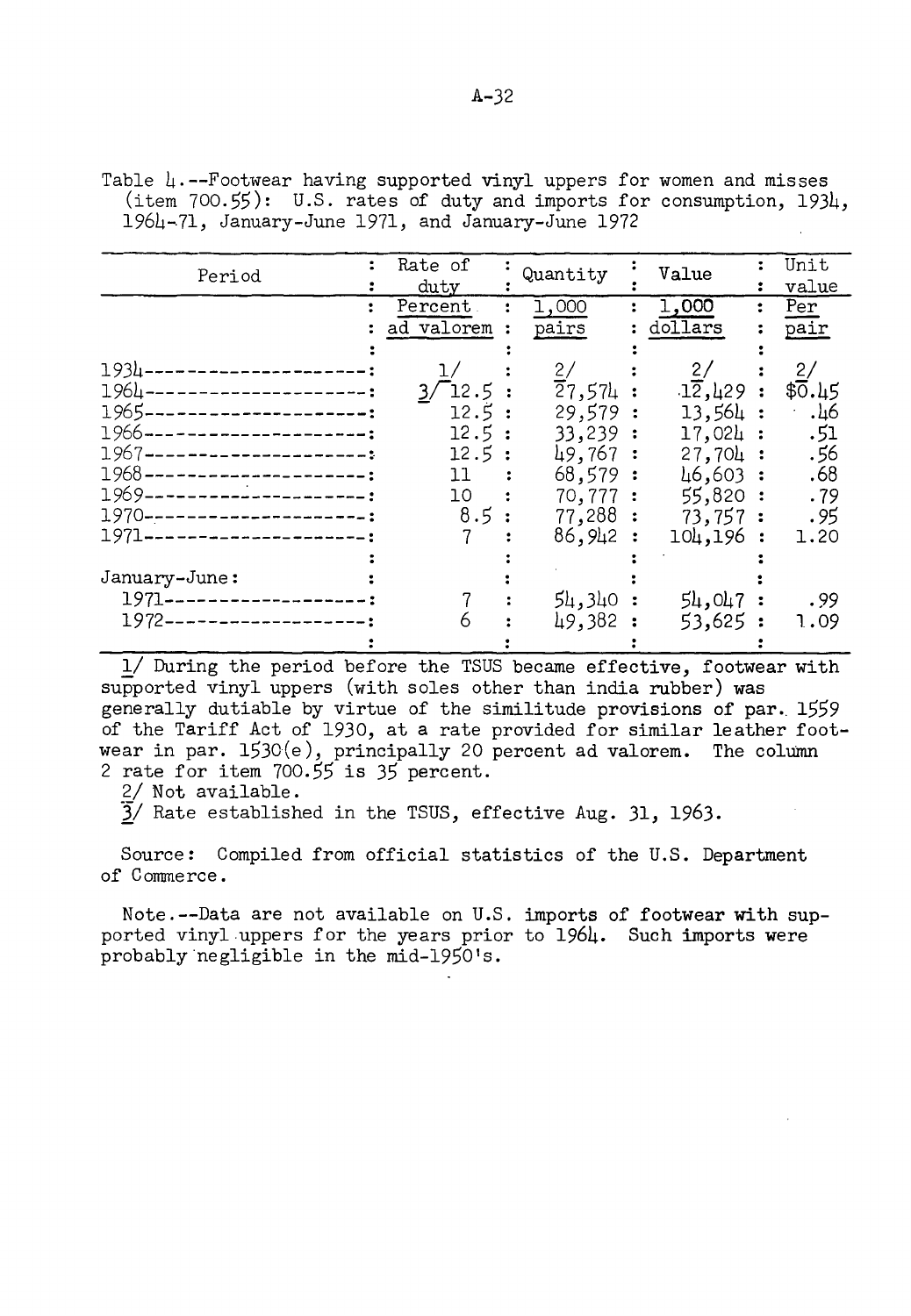|                                                           |                                    | Item $700.43$              |                      |                                     | Item 700.45                   |                                       | Item 700.55 1/ |                    |                              |                                       |                     |
|-----------------------------------------------------------|------------------------------------|----------------------------|----------------------|-------------------------------------|-------------------------------|---------------------------------------|----------------|--------------------|------------------------------|---------------------------------------|---------------------|
| Effective<br>date                                         | Duty collected<br>Rate<br>based on |                            | Rate.<br>οf          |                                     |                               | Duty collected based<br>on value of-- |                | Rate<br>оf         |                              | Duty collected based<br>on value of-- |                     |
|                                                           | οf<br>duty                         | value of<br>$$2.25$ a pair | duty                 | : 3.00<br>: a pair                  | $\frac{1}{1}$ \$4.00 : \$5.00 | a pair : a pair : a pair              | 36.7           | duty               | : \$2.00                     | : \$2.50<br>: a pair : a pair         | : 33.00<br>: a pair |
|                                                           | Percent<br>ad val.                 |                            | : Percent<br>ad val. |                                     |                               |                                       |                | Percent<br>ad val. |                              |                                       |                     |
| June 18, 1930-----:                                       | 20:                                | \$0.45:                    | 20:                  | \$0.60:                             | \$0.80:                       | \$1.00 :                              | \$1.20:        | 1/                 | \$0.70:                      | \$0.88:                               | \$1.05              |
| Aug. 31, 1963------:                                      | 20:                                | .45:                       | 20                   | .60 :                               | .80:                          | 1.00:                                 | 1.20:          | 12.5:              | .25 :                        | .31:                                  | .38                 |
| Jan. 1, 1968-----:                                        | 19:                                | .43                        | 18:                  | .54 :                               | .72:                          | .90:                                  | 1.08:          | 11                 | .22                          | . 28                                  | .33                 |
| Jan. 1, 1969------                                        | 18:                                | .41:                       | 16:                  | .48:                                | .64:                          | .80:                                  | .96:           | 10                 | .20:                         | $.25 -$                               | .30                 |
| Jan. 1, 1970-----:                                        | 17:                                | .38:                       | ᄮᆞ                   | .42:                                | .56:                          | .70:                                  | .84:           | 8.5:               | .17:                         | .21                                   | .26                 |
| Jan. 1, 1971 ------                                       | 16:                                | .36:                       | 12:                  | .36:                                | .48:                          | .60:                                  | .72:           |                    | س.                           | .18:                                  | .21                 |
| Jan. 1, 1972 ------<br>$\sim$ $\sim$ $\sim$ $\sim$ $\sim$ | 15.                                | .34:                       | 10:                  | .30:<br>$\sim$ $\sim$ $\sim$ $\sim$ | .10:                          | .50:                                  | .60:           | 6<br>--- --        | .12:<br>$\sim$ $\sim$ $\sim$ | .15:                                  | .18                 |

| Table 5.--U.S. rates of duty applicable to women's footwear entered under certain "SUS items and |  |  |  |  |  |
|--------------------------------------------------------------------------------------------------|--|--|--|--|--|
| duty collected based on specified values, June 18, 1930, Aug. 31, 1963, and GATT concessions     |  |  |  |  |  |

1/ Certain footwear having uppers of vinyl (or supported vinyl) are dutiable under item 700.55. During the period before the TSUS<br>became effective (Aug. 31, 1963), such footwear (with soles other than india rubber) was gen

 $A-33$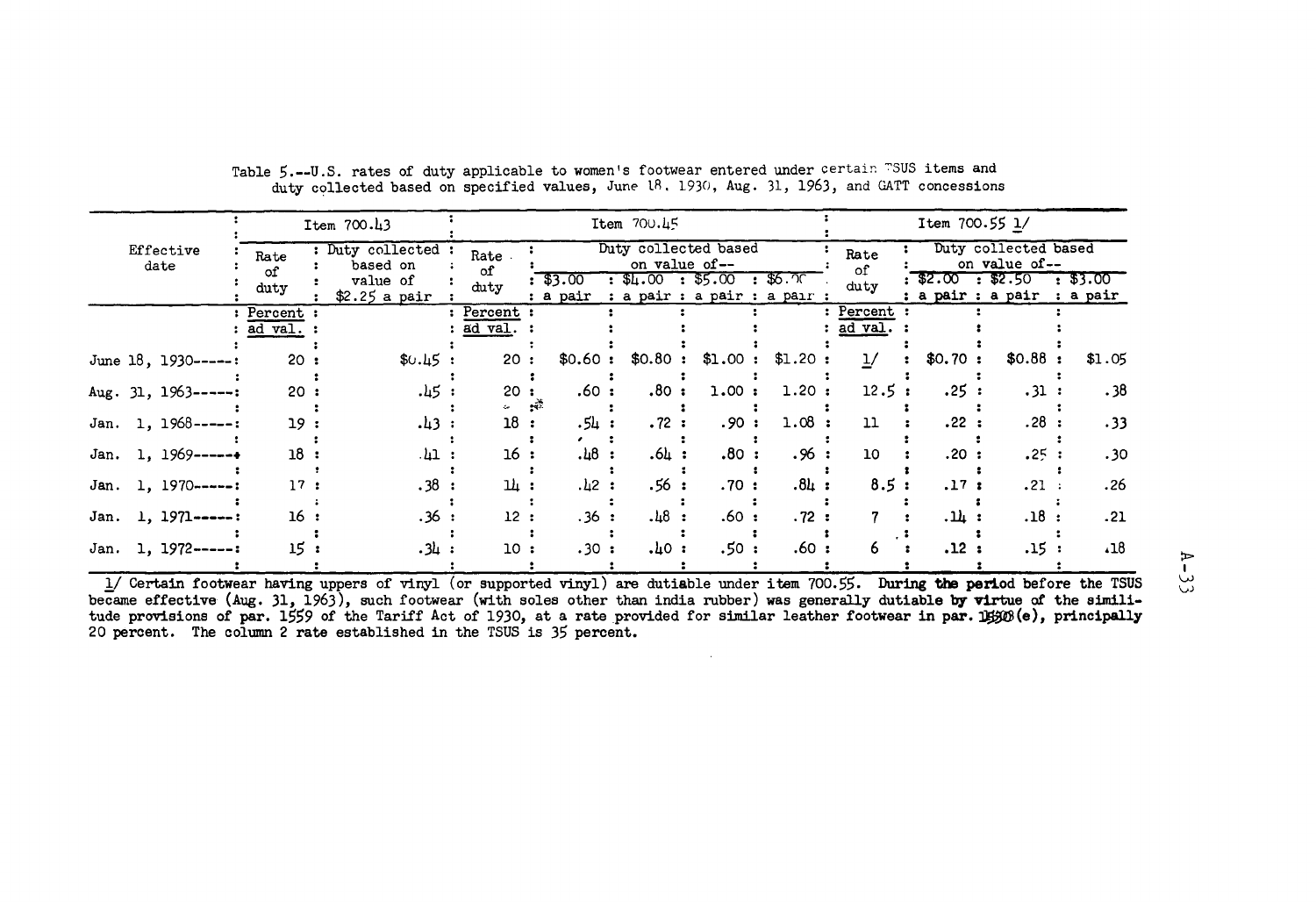| <b>TSUSA</b><br>item |                                                                                                       | Quantity       |                |                | Value            |                     |           | Unit value                               |         |        |  |
|----------------------|-------------------------------------------------------------------------------------------------------|----------------|----------------|----------------|------------------|---------------------|-----------|------------------------------------------|---------|--------|--|
| No.                  | Description                                                                                           | 1969           | 1970           | 1971           | 1969             | 1970                | 1971      | 1969                                     | 1970    | 1971   |  |
|                      | :Footwear of leather:<br>Valued not over \$2.50 per pair:                                             | 1,000<br>pairs | 1,000<br>pairs | 1,000<br>pairs | 1,000<br>dollars | 1,000<br>$d$ ollars | 1,000     | dollars : Per pair : Per pair : Per pair |         |        |  |
| 700.4310:            | Casual footwear:<br>For women----                                                                     | 12,015:        | 11,905:        | 8,298:         | \$17,749:        | \$18,238:           | \$13,256: | \$1.48:                                  | \$1.53: | \$1.60 |  |
| 700,4340:            | Cement footwear:<br>For women---<br>Valued over \$2.50 per pair:                                      | 13,532 :       | 21,159:        | 20,008:        | $22,14$ ;        | 35,614:             | 34,437:   | $1.6h$ :                                 | 1.68:   | 1.72   |  |
| 700.4510:            | Casual footwear:<br>For women---                                                                      | 1,922:         | 2,489:         | 3,554:         | 7,899:           | 10,007:             | 13,711:   | 4.11:                                    | 1.02:   | 3.86   |  |
| 700.4540:            | Cement footwear:<br>For women-------                                                                  | 22,734:        | 28,471:        | 37,563:        | 112,866:         | 146,161:            | 193,846:  | 4.96:                                    | 5.13:   | 5.16   |  |
|                      | :Supported vinyl uppers:<br>700.5545: For women and misses-                                           | 70,777:        | 77,288:        | 86,942:        | 55,820:          | 73,757 :            | 104, 196: | .79:                                     | : 95.   | 1.20   |  |
|                      | Total or average----<br>Counsel Countled Purs affinish statistics of the H.C. Dependment of Companies | 120.980:       | 11,312:        | 156,365:       | $216, 478$ :     | 283,777:            | 359,446 : | 1.79:                                    | 2.01:   | 2.30   |  |

 $\mathcal{A}(\mathcal{A})$  and  $\mathcal{A}(\mathcal{A})$ 

 $\sim$ 

 $\lambda$ 

 $\sim 10^7$ 

Table 6.--Nonrubber footwear for women: U.S. imports, by specified TSUSA items, 1969-71

 $\sim$ 

Source: Compiled from official statistics of the U.S. Department of Commerce.

 $\sim$ 

 $\dot{z}$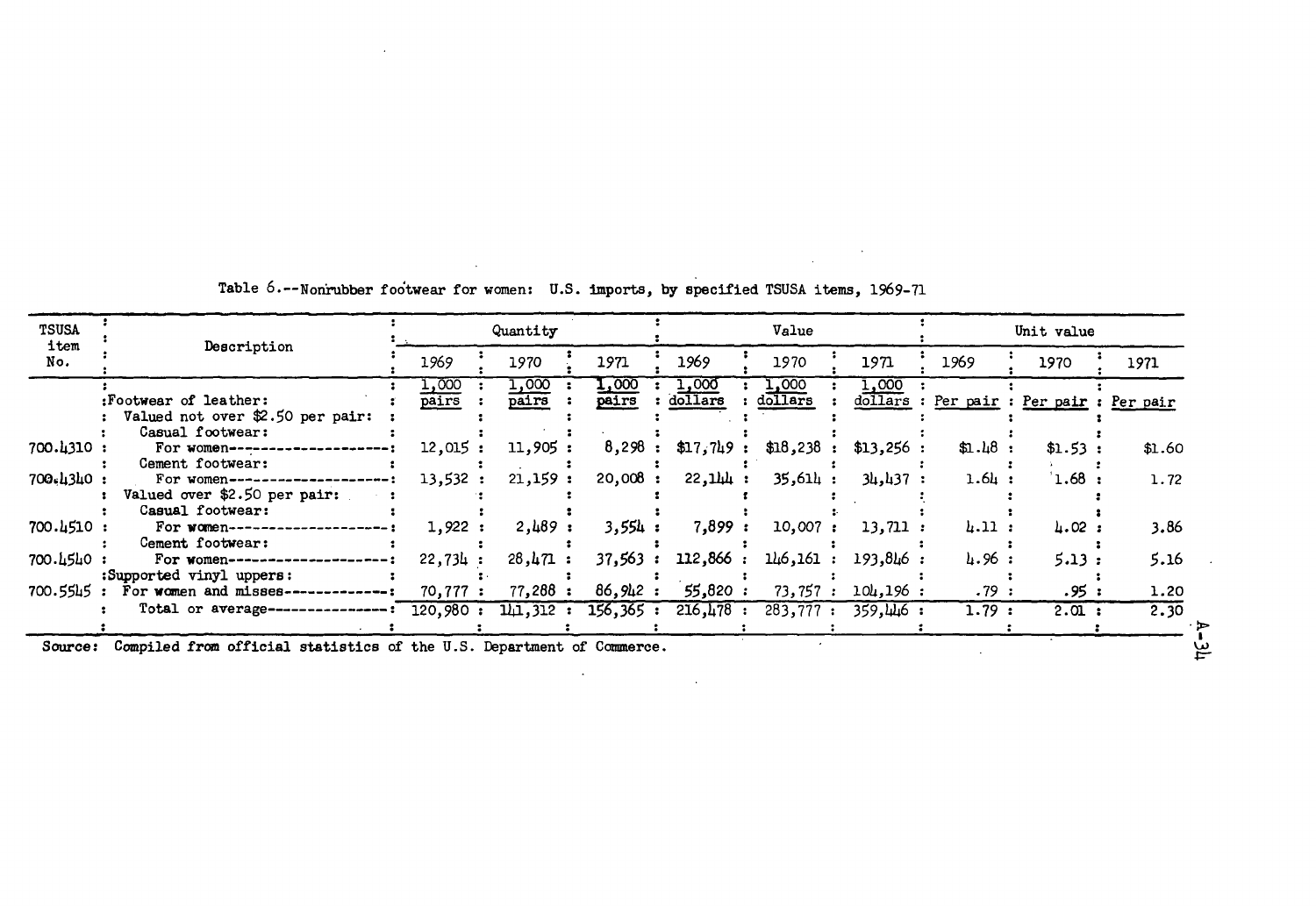$\frac{1}{2}$  $\star$  $*$   $*$  $*$   $*$  $\star$ 

 $\mathcal{L}^{\text{max}}_{\text{max}}$  ,  $\mathcal{L}^{\text{max}}_{\text{max}}$ 

 $\mathcal{L}^{\text{max}}_{\text{max}}$  , where  $\mathcal{L}^{\text{max}}_{\text{max}}$ 

 $\mathcal{L}^{\text{max}}_{\text{max}}$  , where  $\mathcal{L}^{\text{max}}_{\text{max}}$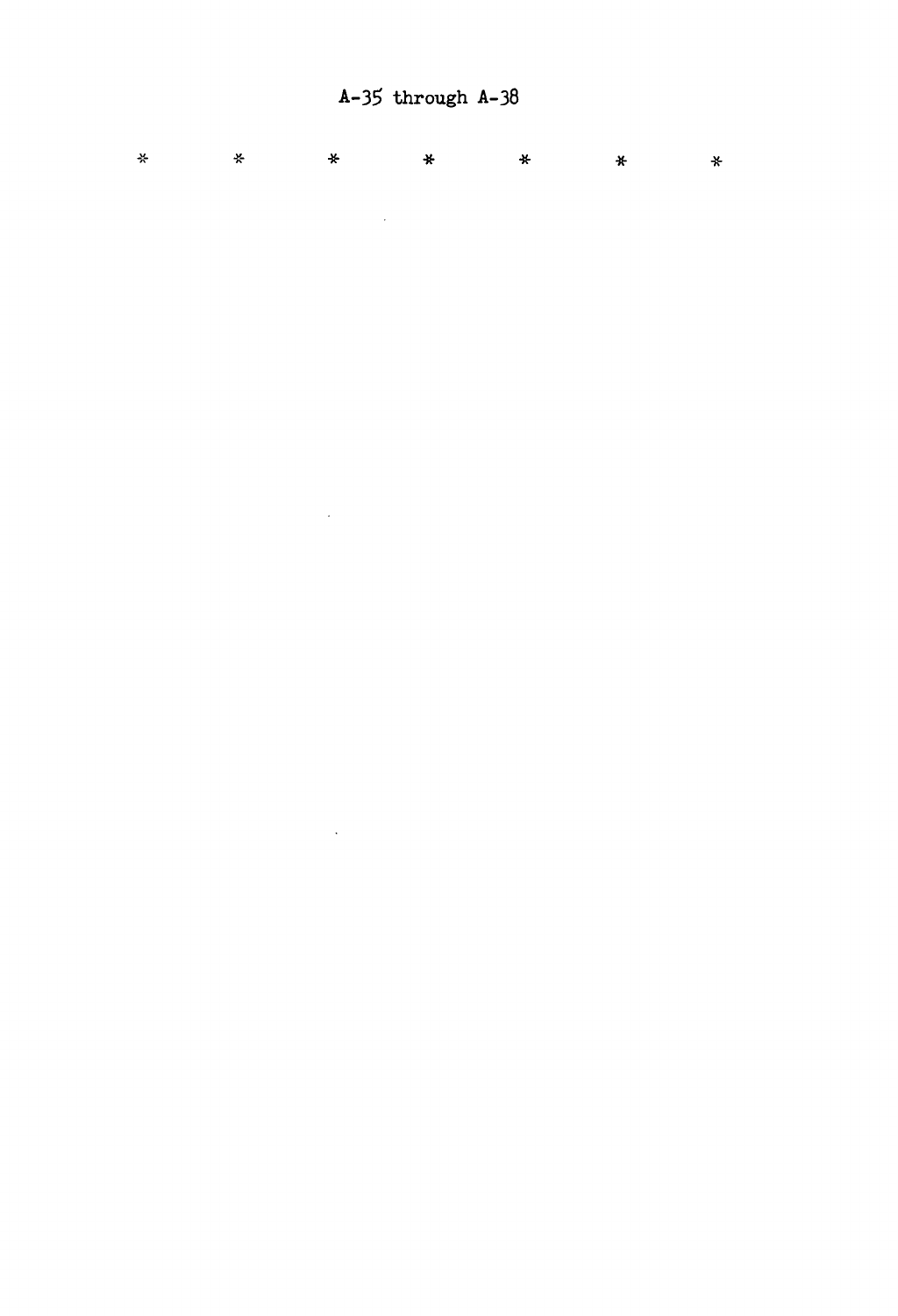$\label{eq:2.1} \mathcal{L}(\mathcal{L}^{\text{max}}_{\mathcal{L}}(\mathcal{L}^{\text{max}}_{\mathcal{L}})) \leq \mathcal{L}(\mathcal{L}^{\text{max}}_{\mathcal{L}}(\mathcal{L}^{\text{max}}_{\mathcal{L}}))$ 

 $\mathcal{L}^{\text{max}}_{\text{max}}$  and  $\mathcal{L}^{\text{max}}_{\text{max}}$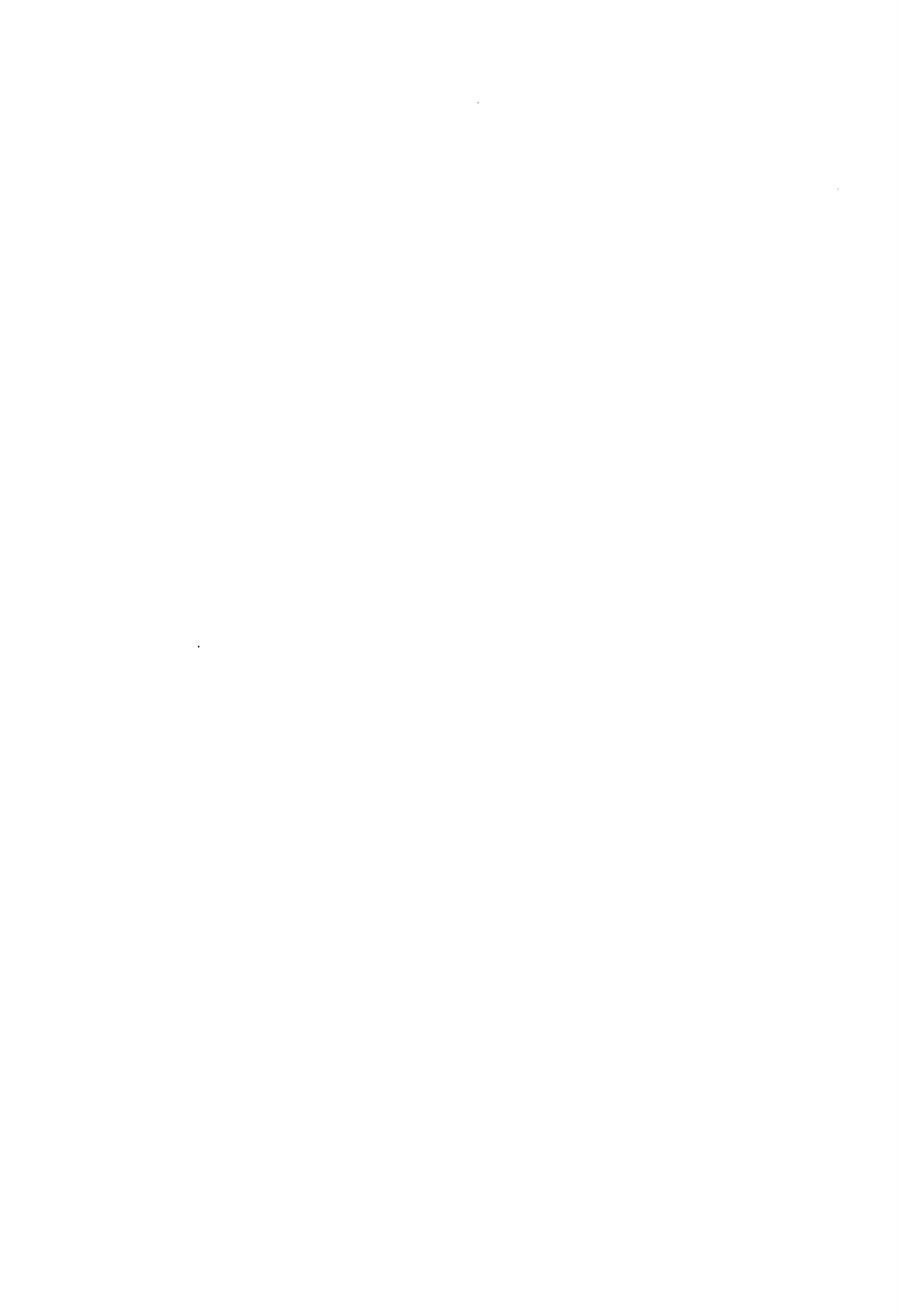## APPENDIX B

 $\mathcal{L}^{\text{max}}_{\text{max}}$ 

 $\mathcal{L}^{\text{max}}_{\text{max}}$  ,  $\mathcal{L}^{\text{max}}_{\text{max}}$ 

 $\sim 10^{11}$ 

 $\sim 10^{-11}$ 

 $\sim 10^{11}$  km  $^{-1}$ 

 $\mathcal{A}_{\mathcal{A}}$ 

 $AA-39$